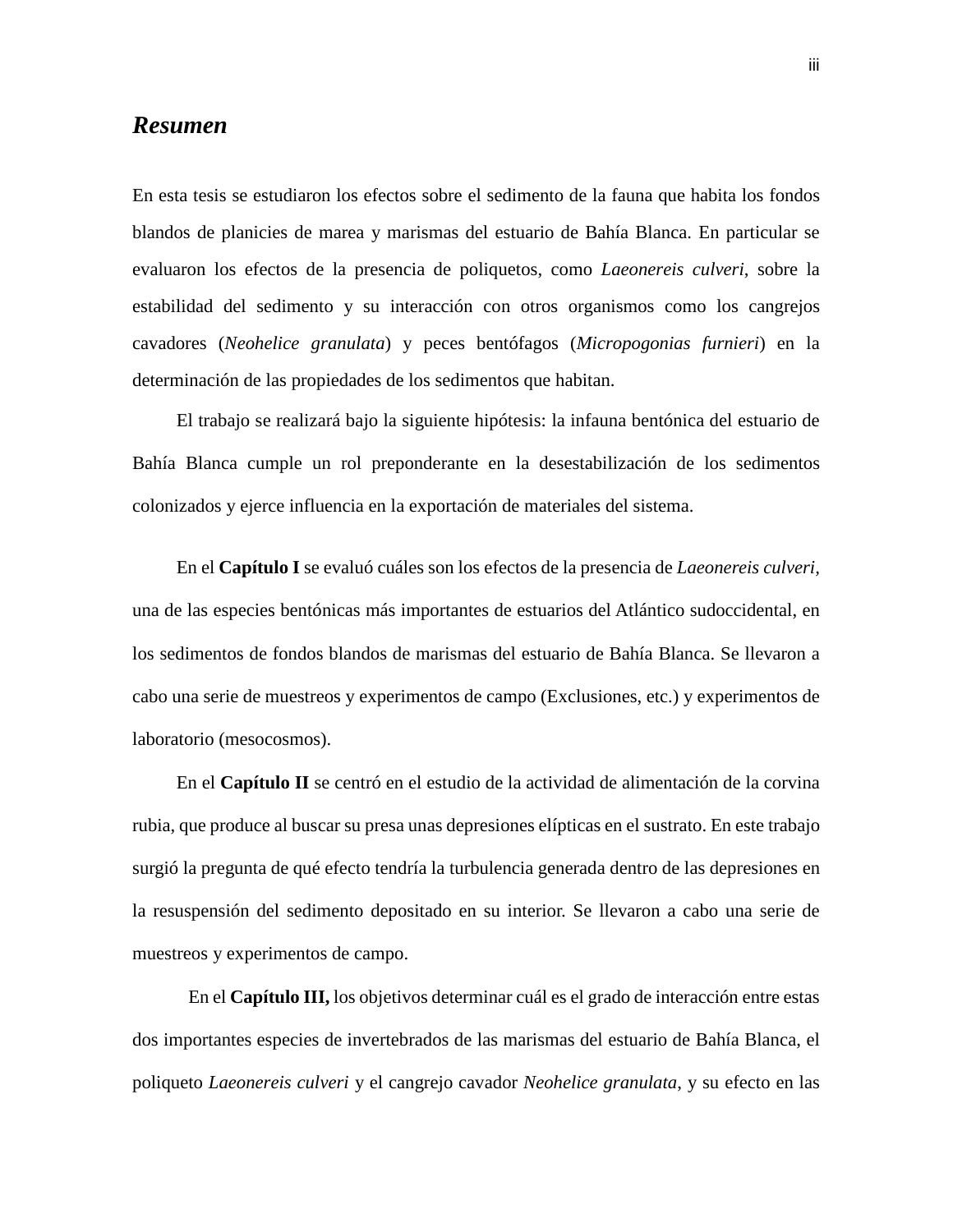propiedades físicas del sedimento y los cambios producidos por la presencia de *N. granulata* sobre la comunidad macrobentónica especialmente en la diversidad y abundancia.

En el **capítulo IV** se determinó cual es el rol de la densidad de la biota en los procesos de erosión y depositación. Para cumplir con el objetivo de este capítulo se realizó un experimento de mesocosmos.

Como conclusiones generales resaltan la determinación del efecto desestabilizador de *L. culveri*, afectando la estructura del sedimento y a las comunidades de microalgas bentónicas. Además se determinó un efecto sinérgico entre el poliqueto en cuestión y el cangrejo cavador *Neohelice granulata* afectando ambos la estabilidad del sedimento al disminuir la densidad de microalgas. A su vez se registró un efecto negativo del cangrejo cavador en la estructura de las comunidades betónicas.

Se evaluó también el rol de los peces en la determinación de la composición sedimentaria de planicies de marea del estuario de bahía blanca a través de su actividad de alimentación.

Por último se determino como varia el efecto de la densidad de *L. culveri* en las propiedades del sedimento que caracterizan la erodabilidad del mismo.

Los resultados alcanzados en esta tesis permitieron corroborar las hipótesis planteadas al inicio de esta investigación.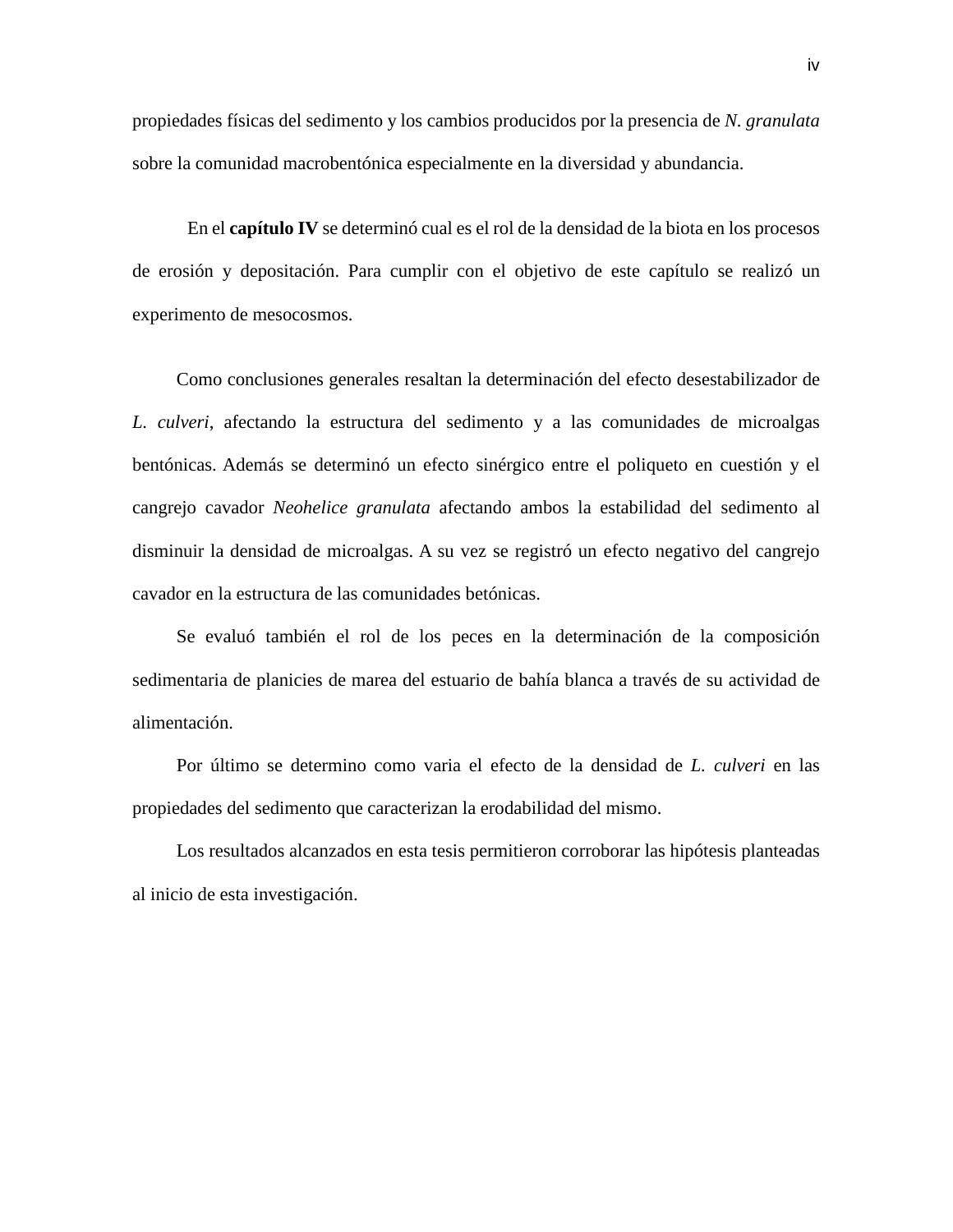## **Abstract**

The focus of this thesis was the study of the faunal effects on the sediment at tidal flats and salt marshes from the Bahía Blanca estuary. The effects of the presence of *Laeonereis culveri* on the sediment stability and the effects of its interaction with other organisms like crabs (*Neohelice granulata*) and fish (*Micropogonias furnieri*) in the same processes were evaluated.

The main hypothesis was: The benthic infauna of the Bahía Blanca estuary plays a preponderant role in the destabilization of the sediments that inhabits and exerts influence in the export of materials of the system.

In **Chapter I** the effects of the presence of *Laeonereis culveri* on salt marshes sediments at the Bahía Blanca estuary were evaluated. A series of samplings and field experiments was carried out (Exclusions, etc.) and laboratory experiments (mesocosmos).

In **Chapter II** the study was centered on the white croaker (*Micropogonias furnieri*) feeding activity, which produces elliptical depressions in the substrate when it is looking for its prey. In this work the focus was on the effect of turbulence generated within the depressions on sediment suspension. A series of field samplings and experiments was carried out.

In **Chapter III**, the objectives were to determine the degree of interaction between *Laeonereis culveri* and the crab *Neohelice granulata*, and the effect of this interaction on the sediment physical properties. The changes produced by the presence of *N. granulata* on the macrobenthic community were also studied.

In **Chapter IV** the role of biota density in the erosion and depositation processes were tested. In order to fulfill the aim of this chapter mesocosmos experiment was carried out.

As a general conclusion, a destabilizing effect of *L. culveri* was found. A synergic effect between *L. culveri* and the crab *Neohelice granulata* were affecting the stability of the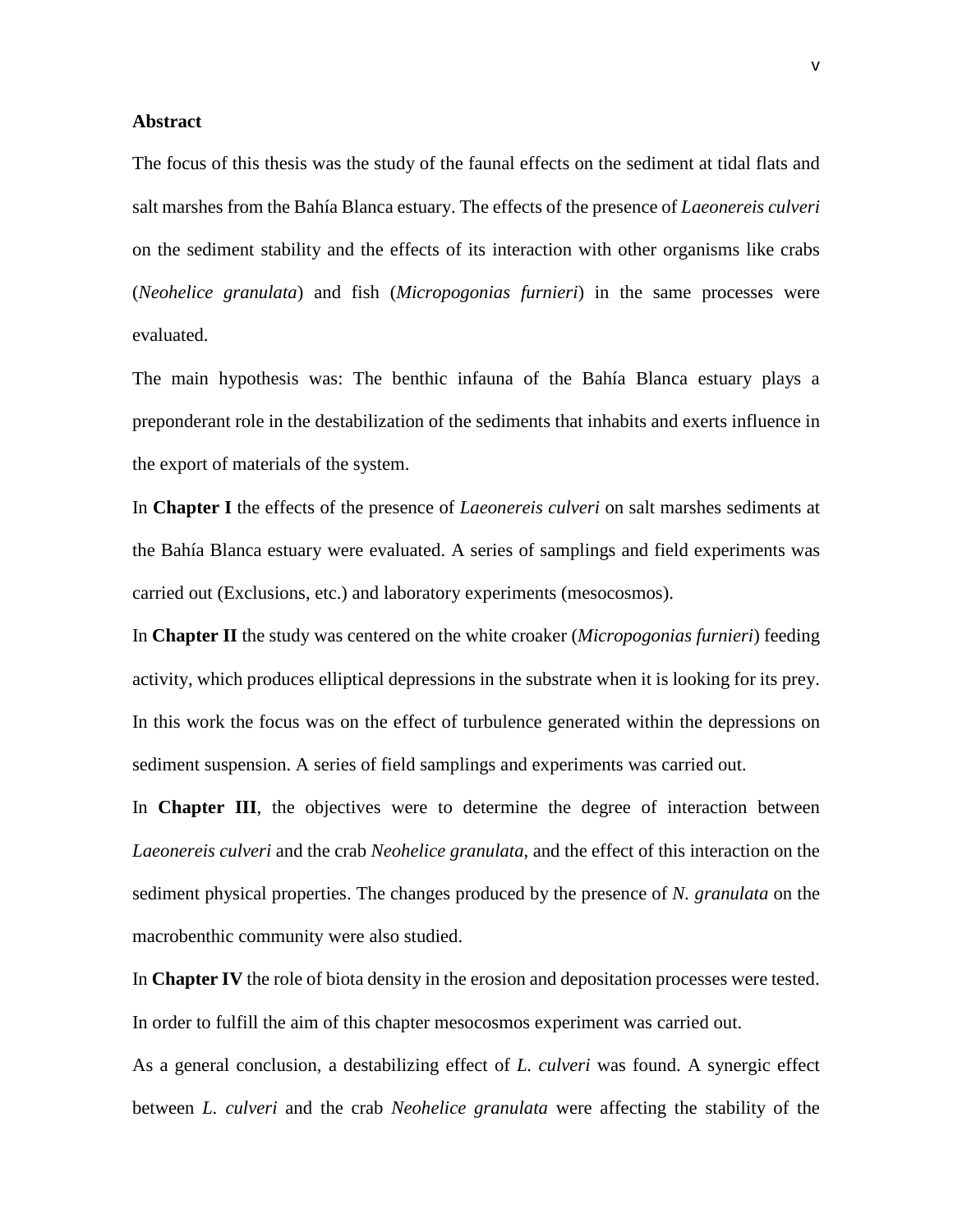sediment when they feed of microalgae. Also, a negative effect of *N. granulata* on the benthic community's structure was found.

The role of fish in the determination of sediment composition was also evaluated, and a negative impact of fish was found.

Finally, a density dependent effect was found, found a negative relationship between abundance of *L. culveri* and sediment bed shear stress.

The results generated in this thesis make possible to probe the hypotheses raised at the beginning of this investigation.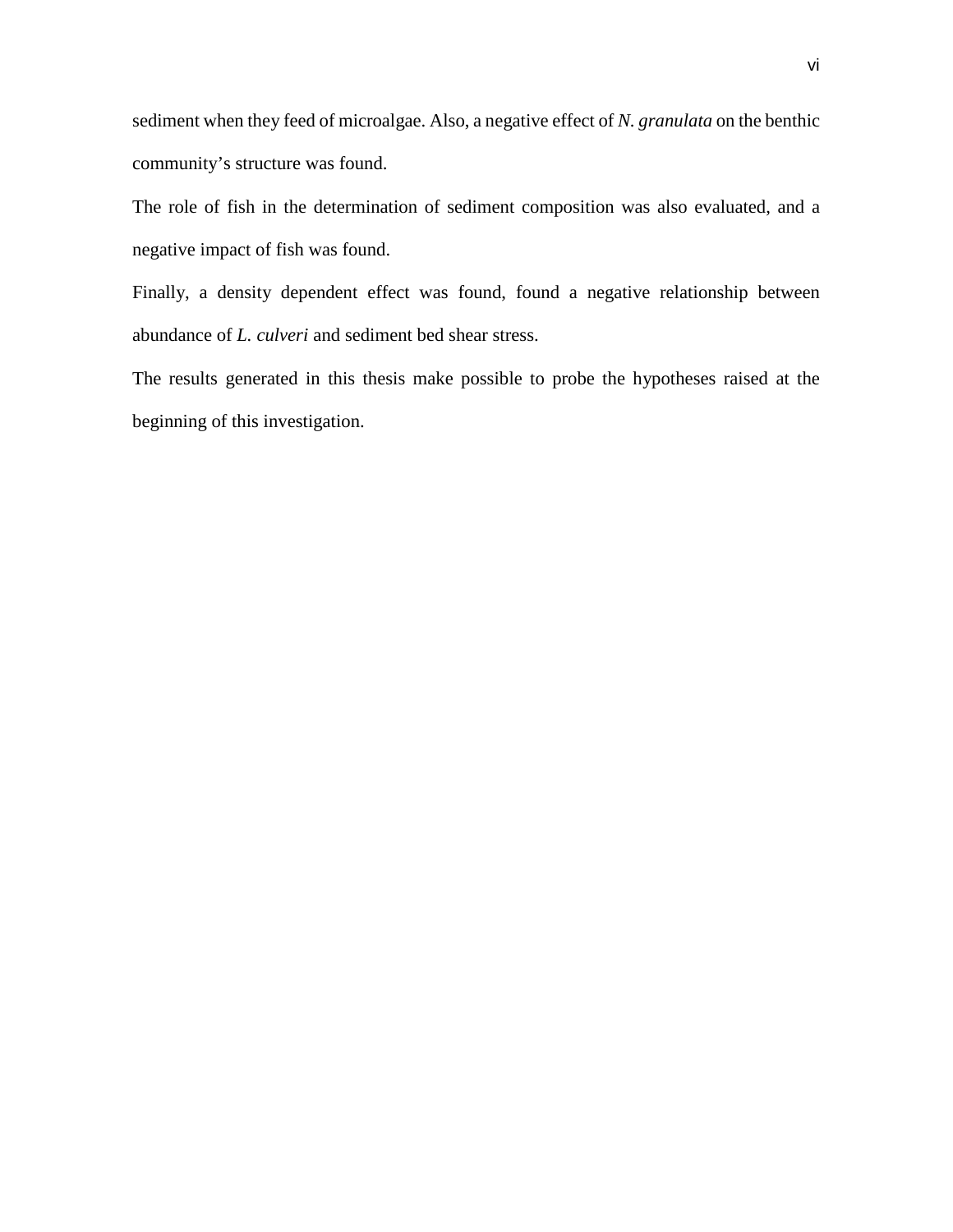## **REFERENCIAS**

- ABELSON, A., y DENNY, M. 1997. Settlement of marine organisms in flow. Annual Review of Ecology and Systematics 28, 317e339.
- ADAM, S. 2009. Bio-physical characterization of sediment stability indicators for mudflats using remote sensing. Ph.D. thesis, Katholieke Universiteit Leuven.
- ALLER, J.Y. y R.C. ALLER. 1986. General characteristics of benthic fauna on the Amazon inner continental shelf with comparison to the shelf off the Changjiang River, East China Sea. Cont. Shelf Res. 6, 291-310.
- ALLER, R.C. 1983. The importance of the diffusive permeability of animal burrow linings in determining marine sediment chemistry. Journal of Marine Research. 41: 299-322.
- ALLEN,J.R.L., y K. PYE. 1992. Coastal saltmarshes: their nature and importance. En: JRL ALLEN, K PYE (Eds.), Saltmarshes: Morphodynamics, Conservation and Engineering significance. Cambridge University Press, Cambridge. pp. 1-18.
- ALLEN, J.R.L. 2000. Morphodynamics of Holocene salt marshes: a review sketch from the Atlantic and Southern North Sea Coasts of Europe. Quaternary Science Reviews 19:1155-1231.
- AUSTEN, I., ANDERSEN, T. J. y EDELVANG, K. 1999. The influence of benthic diatoms and invertebrates on the erodibility of an intertidal mudflat, the Danish Wadden Sea. Estuarine, Coastal and Shelf Science 49, 99–111.
- BANTA, G.T., HOLMER, M., JENSEN, M.H., y KRISTENSEN, E. 1999. Effects of two polychaete worms, *Nereis diversicolor* and *Arenicola marina*, on aerobic and anaerobic decomposition in a sandy marine sediment. Aquat. Microb. Ecol.19:189–204.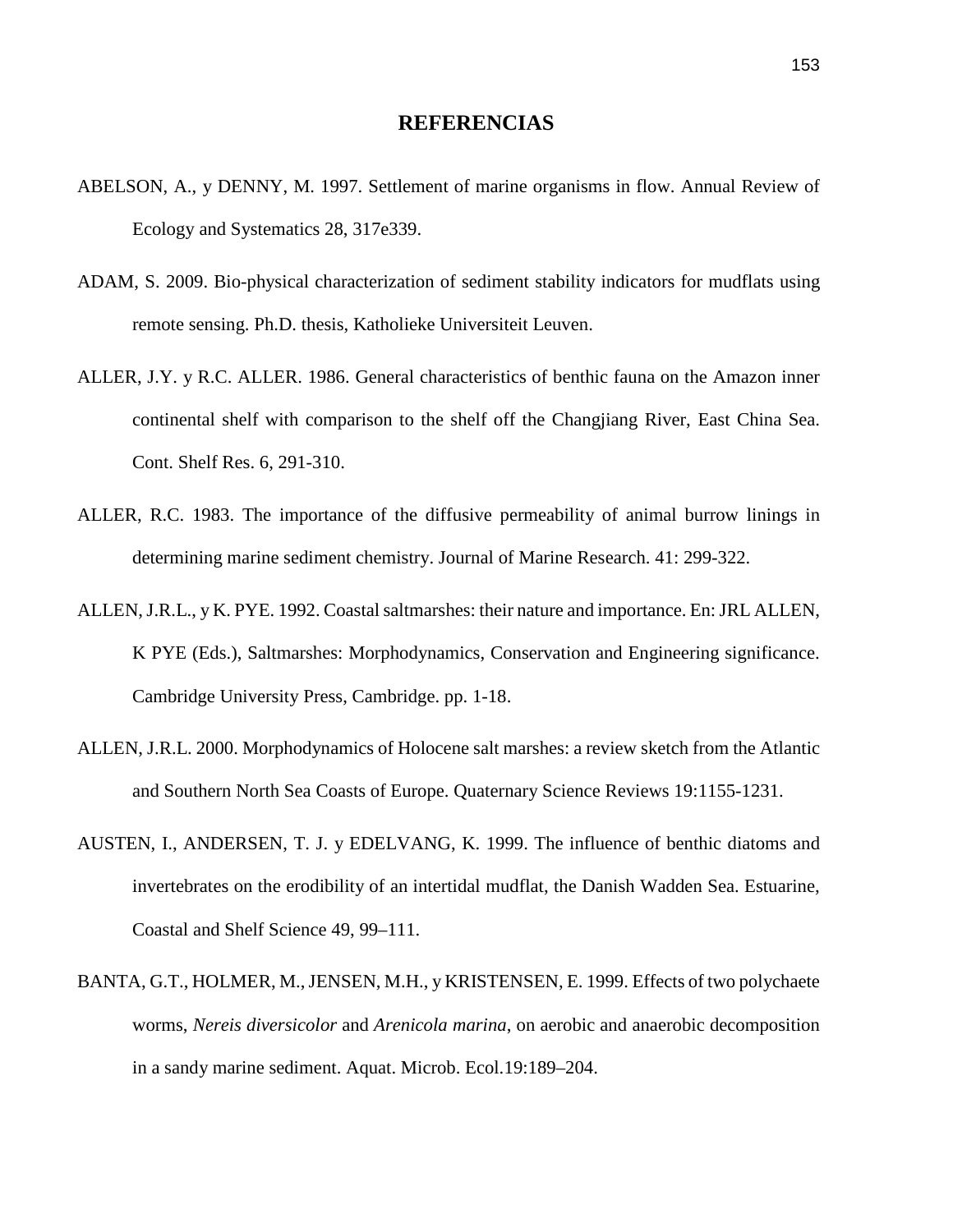- BERNER, R.A. 1963. Electrode studies in hydrogen sulfide in marine sediments. Geochim. Cosmochim. Acta 27, 563–575.
- BILLHEIMER, L. E., y COULL, B. C. 1988. Bioturbation and recolonization of meiobenthos into juvenile spot (Pisces) feeding pits. Estuar. coast. shelf Sci. 27: 335-340
- BLACK, K., TOLHURST, T., PATERSON, D., y HAGERTHEY, S. 2002. [Working with Natural](http://ascelibrary.org/doi/abs/10.1061/%28ASCE%290733-9429%282002%29128%3A1%282%29)  [Cohesive Sediments.](http://ascelibrary.org/doi/abs/10.1061/%28ASCE%290733-9429%282002%29128%3A1%282%29) Journal of Hydraulic Engineering. 128: 2-8
- BLAIR, N.E., LEVIN, L.A., DEMASTER, D.J., y PLAIA, G. 1996. The shortterm fate of fresh algal carbon in continental slope sediments. Limnol Oceanogr. 41:1208-1219
- BORTOLUS, A., E. SCHWINDT y O. IRIBARNE. 2001. Positive plant–animal interactions in the high marsh of an argentinean coastal lagoon. Ecology 83: 733–742.
- BORTOLUS, A., y O. IRIBARNE. 1999. Effects of the burrowing crab *Chasmagnathus granulata* on a *Spartina* salt marsh. Marine Ecology Progress Series. 178: 78-88
- BOSCHI, E.E. 1964. Los crustáceos decápodos Brachyura del litoral bonaerense. Bol. Inst. Biol. Mar. 6, 1-99.
- BOTTO, F., y O. IRIBARNE. 2000. Contrasting effects of two burrowing crabs (*Chasmagnathus granulata* and *Uca uruguayensis*) on sediment composition and transport in estuarine environments. Estuar. Coast. Shelf Sci. 51: 141–151.\
- BOTTO, F., y O. IRIBARNE. 1999. The effect of the burrowing crab *Chasmagnathus granulata* on the benthic community of a SW Atlantic coastal lagoon. Journal of Experimental Marine Biology and Ecology 241: 263-284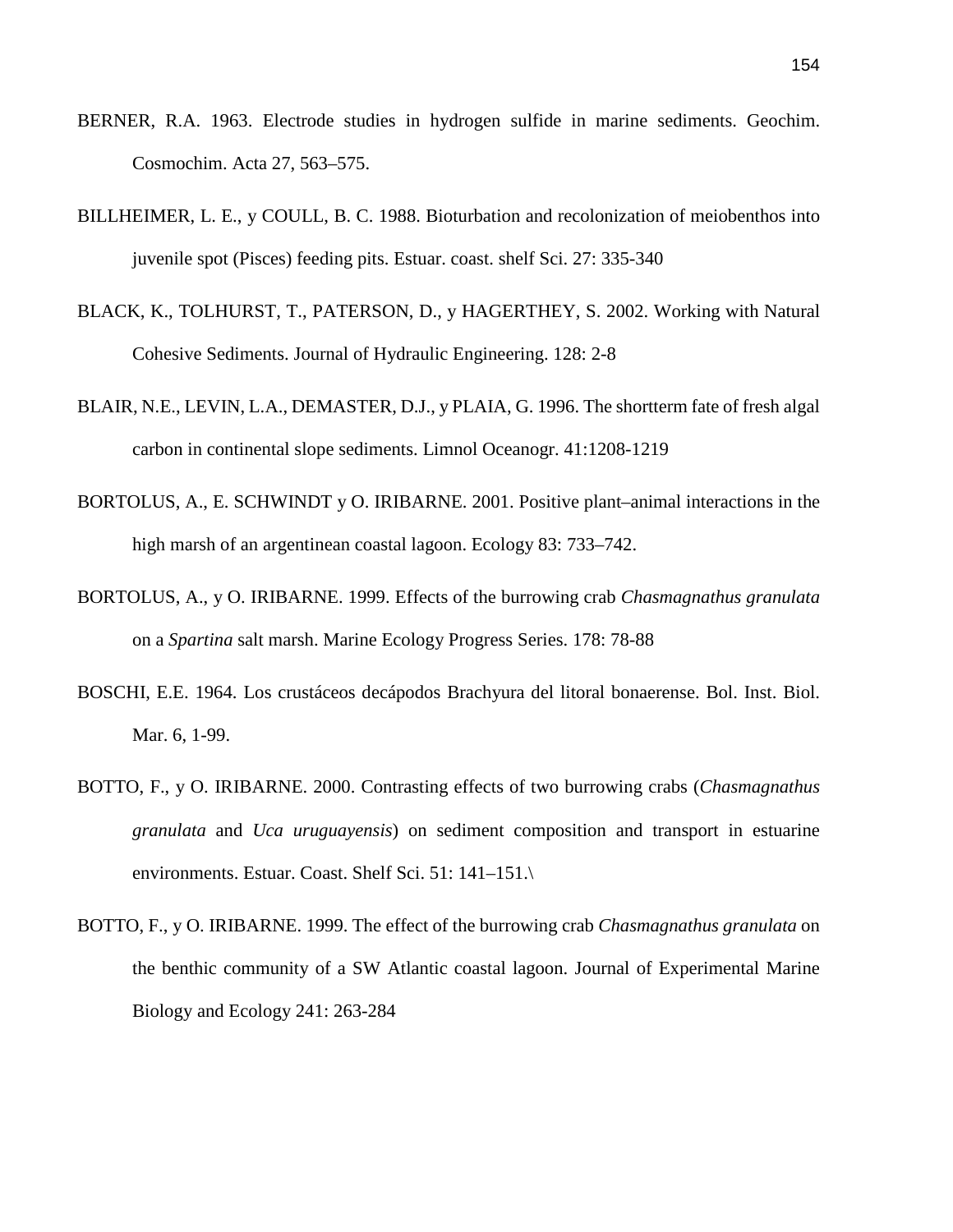- BOTTO, F., IRIBARNE, O., MARTINEZ, M., DELHEY, K., y CARRETE, M. 1998. The effect of migratory shorebirds on the benthic fauna of three SW Atlantic estuaries. Estuaries 21, 700- 709.
- BOUDREAU, B.P. 1997. Diagenetic Models and Their Implementation. Springer.
- BOUDREAU, B.P. y JORGENSEN, B.B., (eds). 2001. The Benthic Boundary Layer. Oxford University Press
- BRENCHLEY, G. A. 1981. Disturbance and community structure: an experimental study of bioturbation in marine soft-bottom communities. J. Mar. Res., 39, 767-790.
- BROWN A.C., y A. MCLACHLAN. 1990. Ecology of sandy shores. Elsevier, Amsterdam, The Netherlands.
- CACCHIONE, D.A. y DRAKE, D.E. 1982. Measurements of storm-generated bottom stresses on the continental shelf. Journal of Geophysical Research, 87: 1952 - 1960
- CARDOSO, I., GRANADEIRO, J.P., y CABRAL, H. 2010. Benthic macroinvertebates vertical distribution in the Tagus estuary (Portugal): The influence of tidal cycle. Estuarine Coastal Shelf Sci. 86: 580 – 586.
- CIUTAT, A., WIDDOWS, J., y POPE, N.D. 2007. Effect of *Cerastoderma edule* density on nearbed hydrodynamics and stability of cohesive muddy sediments. Journal of Experimental Marine Biology and Ecology. 346. 114-126
- CONDE, D., S. BONILLA, L. AUBRIOT, R. DE LEÓN y W. PINTOS. 1999. Comparison of the areal amount of chlorophyll *a* of planktonic and attached microalgae in a shallow coastal lagoon. Hydrobiologia. 408:285-291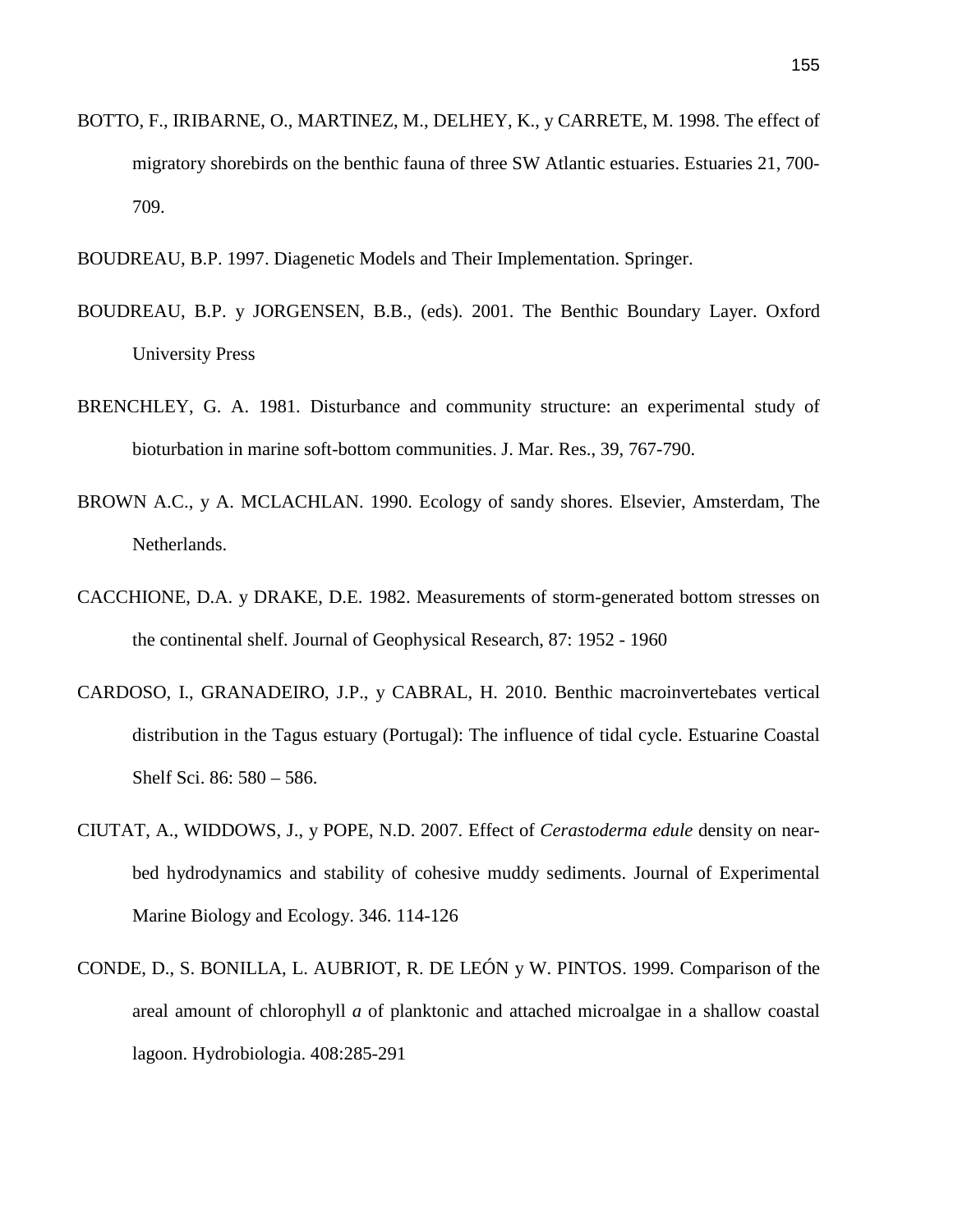- COULL, B.C., PALMER, M.A., y MYERS, P.E. 1989. Controls on the vertical distribution of meiobenthos in mud: field and flume studies with juvenile fish. Mar Ecol Prog Ser. 55:133- 139
- COWIE, P.R., WIDDICOMBE S., y AUSTEN, M.C. 2000. Effects of physical disturbance on an estuarine intertidal community: field and mesocosm results compared. Mar. Biol. 136:485- 495
- CRISP, D.J. 1971. Energy Flow Measurement. p. 197-279. In N. A. Holme y A. D. Mc-Intyre (eds): Methods for the Study of Marine Benthos. IBP Handbook 16, Blackwell;Oxford.
- DABORN, G.R., AMOR, C.L., BERLINSKY, M.C., DRAPEAU, G., FAAS, R.W., GRANT, J., LONG, B., PATERSON, D.M., PERILLO, G.M.E. y PICCOLO, M.C. 1993. An ecological "cascade" effect. Migratory birds affect stability of intertidal sediments. Limnol. Oceanogr. 38: 225-231.
- DADE, W.B., DAVIS, J.D., NICHOLS, P.D., NOWELL, A.R.M., THISTLE, D., TREXLER, M., y WHITE, D.C. 1990. Effects of bacterial exopolymer adhesion on the entrainment of sand. Geomicrobiology Journal. 8: 1–16.
- DALEO, P. y IRIBARNE, O. 2009. Beyond competition: The stress gradient hypothesis tested in plant-herbivore interactions. Ecology. 90:2368-2374.
- DA RODDA, C. 2003. Biodiversidad y distribución espacial de las comunidades microalgales bentónicas de la marisma "el cangrejal" en el estuario de Bahía Blanca. Tesis de Licenciatura. Depto. Biología Bioquímica y Farmacia. UNS, 51 pp.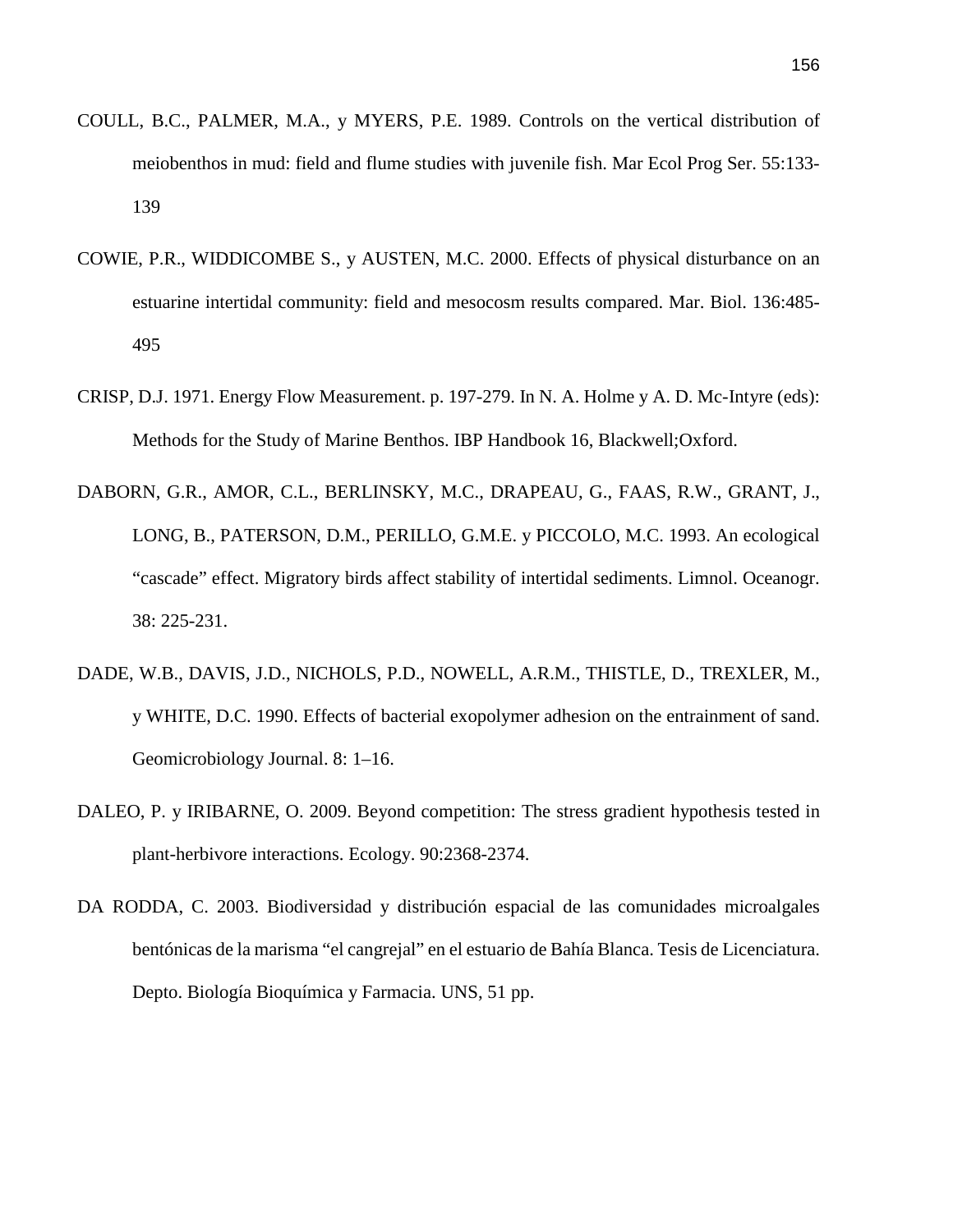- DE BACKER, A., VAN AEL, E., VINCX, M., y DEGRAER, S. 2010. Behaviour and time allocation of the mud shrimp, *Corophium volutator*, during the tidal cycle. Helgoland Marine Research. 64: 63-67.
- DE BROUWER, J. F. C., BJELIC, S., DE DECKERE, E. M. G. T. y STAL, L. J. 2000. Interaction between biology and sedimentology in a mudflat (Biezelingse Ham, Westerschelde, the Netherlands). Cont. Shelf Res. 20:1159–78.
- DE BROUWER, J.F. C., WOLFSTEIN, K., RUDDY,G. K., JONES,T. E. R., y STAL, L. J. 2005. Biogenic stabilization of intertidal sediments: the importance of extracellular polymeric substances produced by benthic diatoms. Microbial Ecology 49, 501–512.
- DECHO, A.W. 1990. Microbial exopolymer secretions in ocean environments: their role(s) in food webs and marine processes. Oceanogr. Mar. Biol. Annu. Rev. 28, 73–153.
- DECHO, A.W. 2000. Microbial biofilms in intertidal systems: an overview. Cont. Shelf Res. 20, 1257–1273.
- DECHO AW, VISSCHER PT, y REID RP. 2005. Production and cycling of natural microbial exopolymers (EPS) within a marine stromatolite. Palaeogeography, Palaeoclimatology, Palaeoecology. 219: 71–86
- De DECKERE, E.M.G.T.; TOLHURST, T.J.; y de BROUWER, J.F.C. 2001. Destabilisation of cohesive intertidal sediments by infauna. Est. Coast. and Shelf Sci. 56(3-4): 665-669
- DEFEW E.C., TOLHURST T.J., PATERSON D.M. y HAGERTHEY S.E. 2003. Can the stability of intertidal sediments be predicted from proxy parameters? An *in situ* investigation. In: Estua- rine and Coastal Sciences Association. 2003. Coastal Zone Topics, 5. The estuaries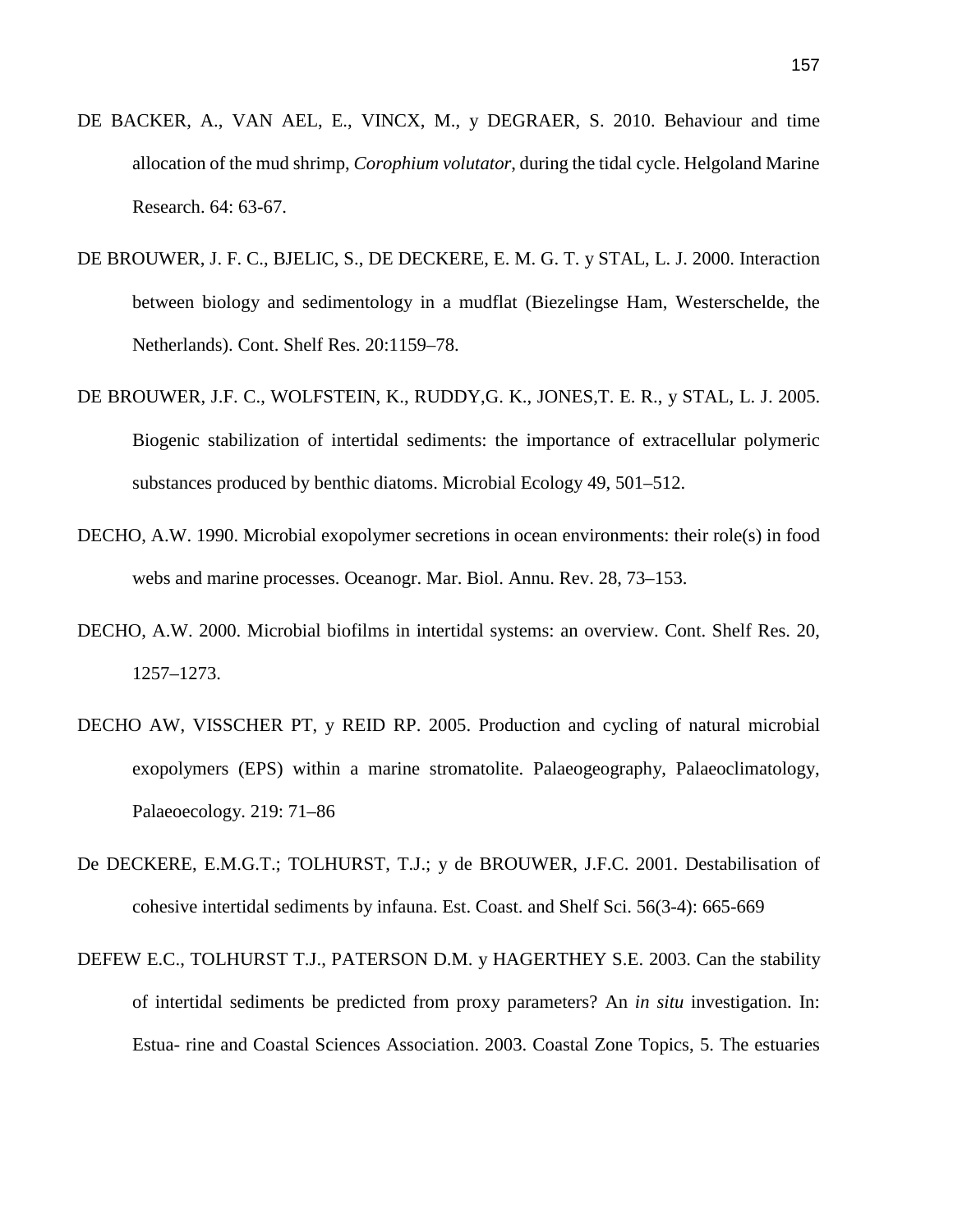and coasts of north-east Scotland, Aberdeen, Estuarine and Coastal Sciences Association, pp.  $61 - 70.$ 

- DE FLAUN, M. F., y MAYER, L. M. 1983. Relationships between bacteria and grain surfaces in intertidal sediments. Limnol. Oceanogr 28: 873-881
- DE GROOT, S.J. 1971. On the interrelationships between morphology of the alimentary tract, food and feeding behaviour in flatfishes (Pisces: Pleuronectiformes). Netherlands J. Sea Res., 5: 121–196.
- DELAFONTAINE M.T., BARTHOLOMÄ A., FLEMMING B.W., y KURMIS R. 1996. Volumespecific dry POC mass in surficial intertidal sediments: a comparison between biogenic muds and adjacent sand flats. Senckenberg Marit. 26:167–178
- D'INCAO, F., DA SILVA, K.G., RUFINO, M.L., y DA COSTA BRAGA, A. 1990. Habito alimentario do caranguejo *Chasmagnathus granulatus* Dana, 1851 na barra do Rio Grande, RS (Decapoda, Grapsidae). Atlantica 12, 85–93.
- DITTMANN, S. 1996. Effects of macrobenthic burrows on infaunal communities in tropical tidal flats. Mar. Ecol. Prog. Ser. 134: 119-130.
- DUBOIS M, GILLES KA, HAMILTON JK, REBERS PA, y SMITH F. 1956. Colorimetric method for determination of sugars and related substances. Anal Chem 28: 350-356
- ESCAPA, M., D. R. MINKOFF, G. M. E. PERILLO, y O. IRIBARNE. 2007. Direct and indirect effects of burrowing crab *Chasmagnathus granulata* activities on erosion of southwest Atlantic *Sarcocornia*-dominated marshes. Limnol. Oceanogr., 52:2340–2349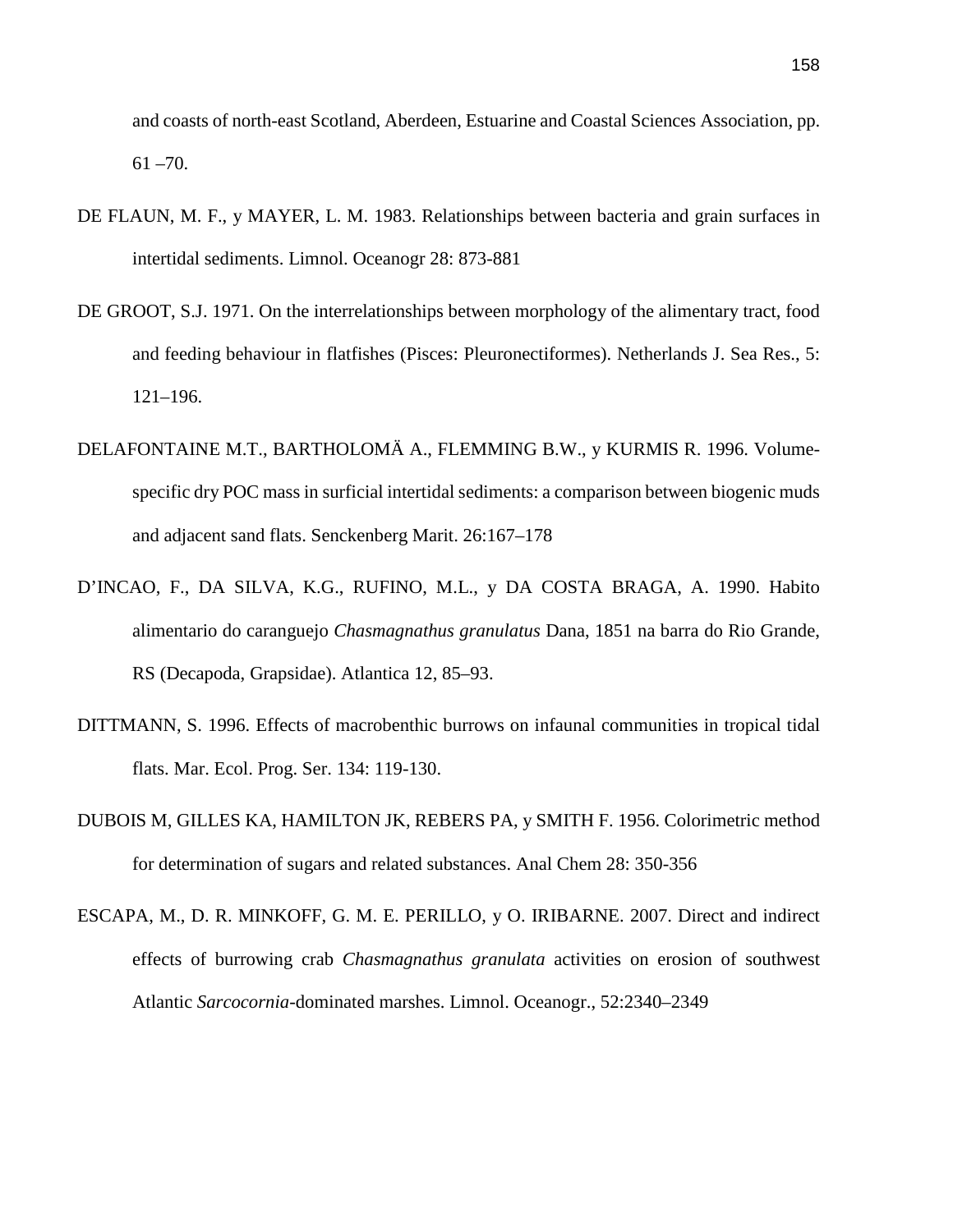- FENCHEL, T. 1969. The ecology of marine microbenthos IV Structure and function of the benthlc ecosystem, its chemical and physical factors and the microfauna communities with special reference to the ciliated protozoa. Ophelia 6: 1-182
- FENTON, J. D., y ABBOTT, J. E. 1977. Initial movement of grains on a stream bed: The effect of relative protrusion. Proc., Royal Soc., London, 352(A), 523–537.
- FERNANDES, S.,MEYSMAN,F.J.R., y SOBRAL,P. 2006.The influence of Cu contamination on *Nereis diversicolor* bioturbation. Mar.Chem.102, 148–158.
- FLECKER, A.S. 1992. Fish predation and the evolution of invertebrate drift periodicity: evidence from neotropical streams. Ecology. 73(2): 438-448.
- FRANKEL L., y MEAD, D. J. 1973. Mucilagenous matrix of some estuarine sands in Connecticut. J. sedirn. Pet. 43: 1090-1095
- FITZHUGH, G. R. y W. FLEEGER. 1985. Goby (Pisces:Gobiidae) interactions with meiofauna and small macrofauna. Bulletin of Marine Science 36:436- 444.
- FRIEND, P.L., LUCAS, C.H., y ROSSINGTON, S.K. 2005. Day-night variation of cohesive sediment stability. Estuarine, Coastal and Shelf Science 64: 407-418.
- GERDOL, V. y R. G. HUGHES. 1994a. Feeding behaviour and diet of *Corophium volutator* in an estuary in southeastern England. Mar. Ecol. Prog. Ser., 114:103-108
- GERDOL V. y HUGHES RG. 1994b. Effect of *Corophium volutator* on the abundance of benthic diatoms, bacteria and sediment stability in two estuaries of southeastern England. Mar Ecol Prog Ser 114:109-115
- GILBERT, F., BONIN, P. y STORA, G. 1995. Effect of bioturbation on denitrification in a marine sediment from the West Mediterranean littoral. Hydrobiologia 304:49–58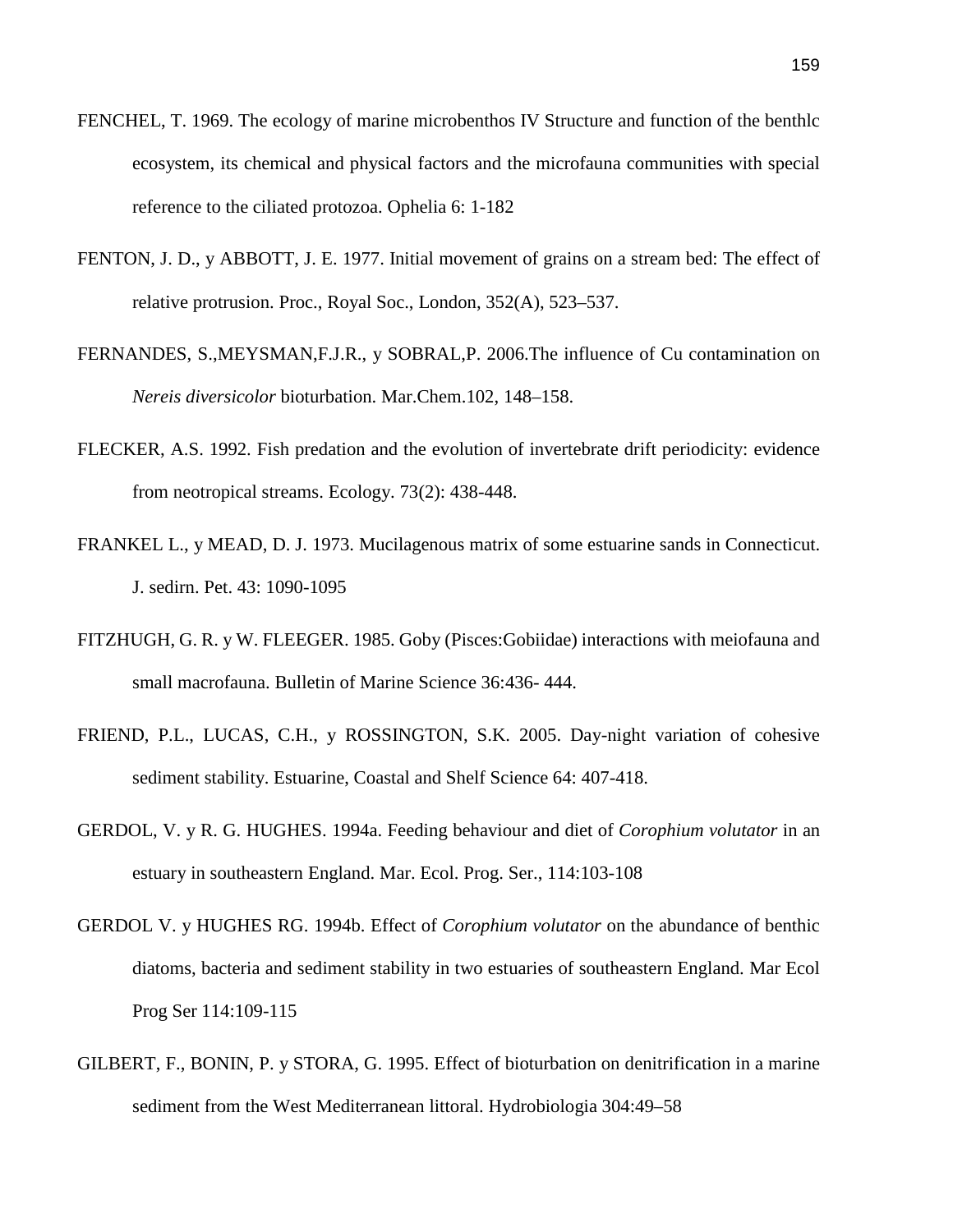- GOODAY, A.J. y TURLEY, C.M. 1990. Responses by benthic organisms to inputs of organic material to the ocean floor: a review. Phi1 Trans R Soc Lond 331: 119-138
- GRAF, G. y ROSENBERG, R. 1997. Bioresuspension and biodeposition: a review. J. Mar. Syst. 11, 269–278
- GRANT, J. 1981. Dynamics of competition among estuarine sand-burrowing amphipods. J. Exp. Mar. Biol. Ecol. 49, 255–265.
- GRANT, J., E. L. MILLS, y C. M. HOPPER. 1986. A chlorophyll budget of the sediment-water interface and the effect of stabilizing biofilms on particle fluxes. Ophelia 26: 207-219.
- HALL, S.J. 1994. Physical disturbance and marine communities: life in unconsolidated sediments. Oceanography and Marine Biology: an Annual Review. 32: 179–239
- HALLBERG, R.O. 1968. Some factors of significance in the formation of sedimentary metal sulfides. Stockholm Cont. GeoI. 15:39-66
- HERMAN, P.M.J., MIDDELBURG, J. J., VAN DE KOPPEL, J., y HEIP, C. H. R. 1999. Ecology of estuarine macrobenthos. Adv. Ecol. Res. 29, 195–240
- HERRINGSHAW L. G y M. SOLAN. 2008. Benthic bioturbation in the past, present and future. Aquatic Biology, 2, 201-205.
- HOWARD, J. D., T. V. MAYOU y R. W. HEARD. 1977. Biogenic sedimentary structures formed by rays. J. Sed. Petrol., 47, 339-346.
- HUGHES RG. (1999). Saltmarsh erosion and management restoration: The effects of infaunal invertebrates. Aquatic Conservation 9: 83-95.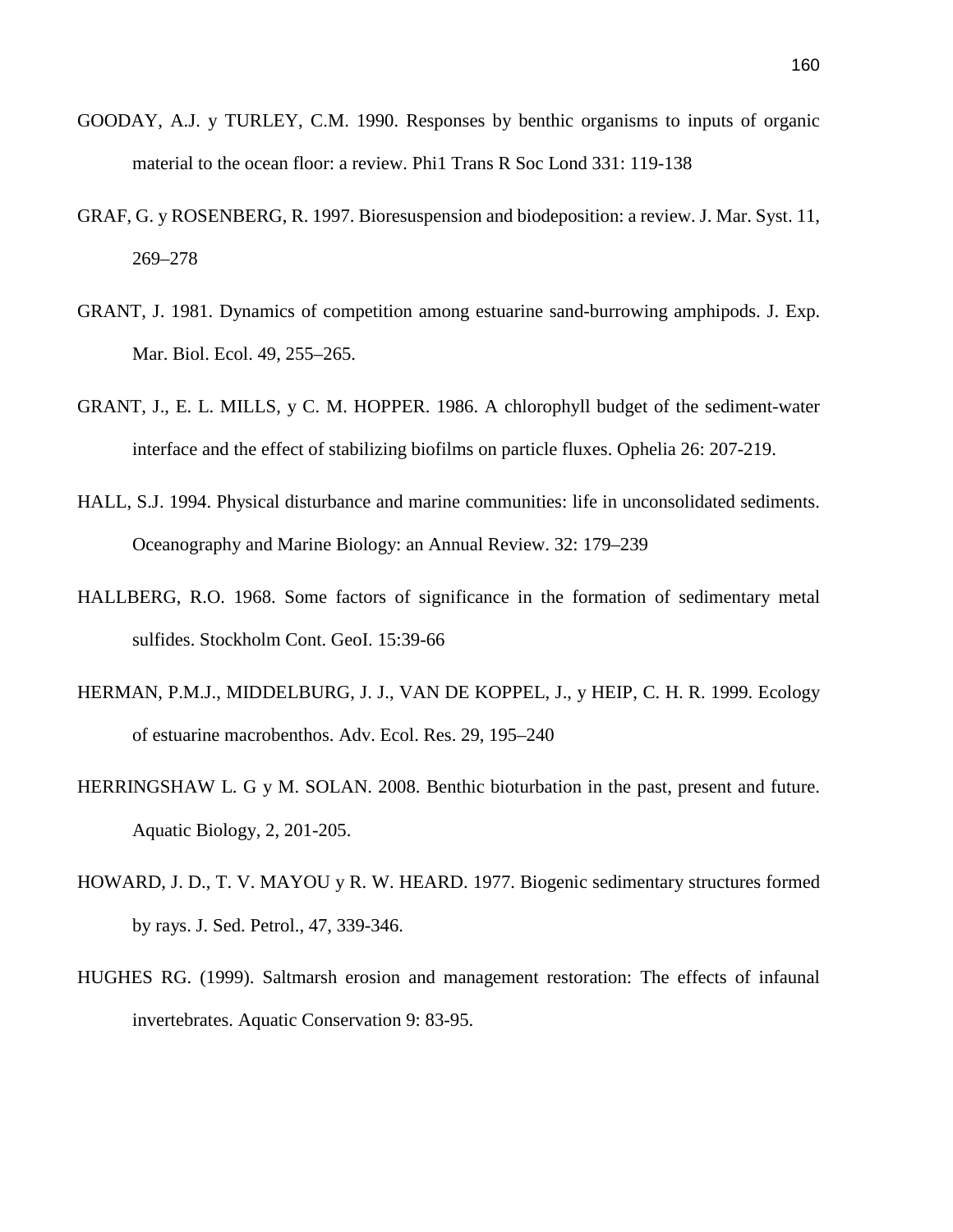- HUGHES, R.G. y PARAMOR, O.A.L. 2004. On the loss of saltmarshes in south-east England and methods for their restoration. Journal of Applied Ecology, 41:440–448.
- IRIBARNE O., BORTOLUS A., y BOTTO F. 1997. Between-habitats differences in burrow characteristics and trophic modes in the southwestern Atlantic burrowing crab *Chasmagnathus granulata*. Mar Ecol Prog Ser 155: 132-145
- IRIBARNE, O.O., BOTTO, F., MARTINETTO, P., y GUTIÉRREZ, J.L. 2000. The role of the SW Atlantic burrowing crab in sequestering debris. Marine Pollution Bulletin 40: 1057-1062.
- IRIBARNE, O., MARTINETTO, P., SCHWINDT, E., BOTTO, F., BORTOLUS, A., y GARCIA BORBOROGLU, P. A. 2003. Geographic and local evidence of habitat displacement between two common SW Atlantic intertidal crabs. J. Exp. Mar. Biol. Ecol. 296,167-182
- ISACCH, J. P., C. S. B. COSTA, L. RODRIGUEZ-GALLEGO, D. CONDE, M. ESCAPA, D. A. GAGLIARDINI, y O. IRIBARNE. 2006. Distribution of saltmarsh plant communities associated with environmental factors along a latitudinal gradient on the SW Atlantic coast. J. Biogeogr. 33: 888–900.
- JOHNSON, K. R., NEISON, C. H., y BARBER JR., J. H. 1983. Assess- ment of gray whale feeding grounds and seafloor interaction in the northeastern Bering Sea. U.S. Geological Survey Open-File Report 83-727, 112 p.
- JOHNSON, K.R., y NELSON, C. H. 1984. Side-scan sonar assessment of gray whale feeding in the Bering Sea. Science, v. 225, p. 1150- 1152.
- JONES, C.G., LAWTON, J.H., y SHACHAK, M. 1997. Positive and negative effects of organisms as physical ecosystem engineers. Ecology 78 (7), 1946–1957.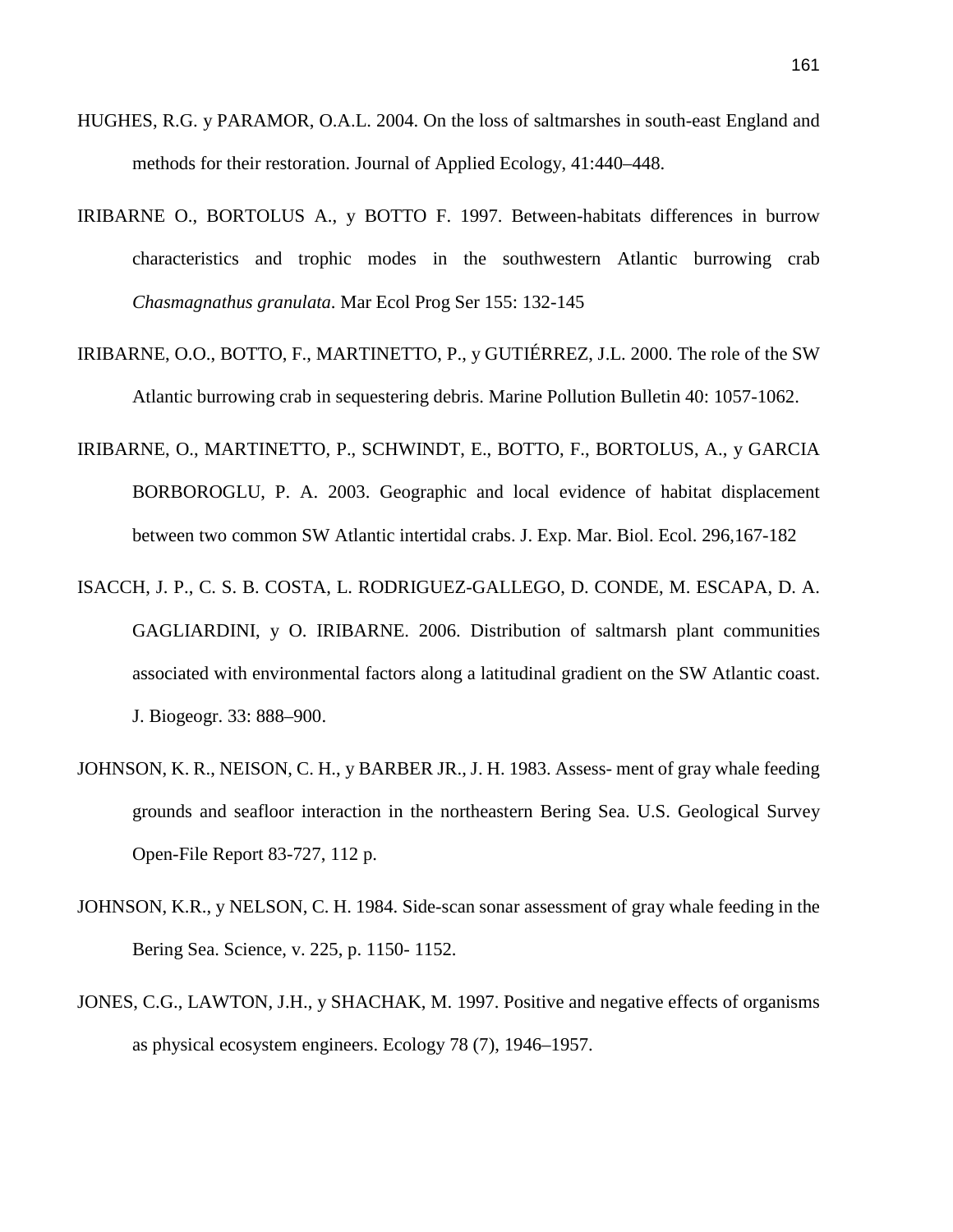- JUMARS, P.A. 1993. Gourmands of mud: Diet selection in marine deposit feeders. pp. 124-156 in R.N. Hughes, Ed. Mechanisms of Diet Choice, Blackwell Scientific Publishers, Oxford.
- JUMARS P.A., y NOWELL A.R.M. 1984. Fluid and sediment dynamic effects on marine benthic community structure. Am Zool 24: 45–55.
- KENDALL MA, WIDDICOMBE S. 1999. Small-scale patterns in the structure of macrofaunal assemblages of shallow soft sediments. J Exp Mar Biol Ecol 237:127–140
- KNSTENSEN E., y HANSEN K. 1999. Transport of carbon dioxide and anlmoniunl in bioturbated (*Nereis diversicolor*) coastal, marine sediments. Biogeochernistry 45:147-168
- KRUMBEIN, W.E., PATERSON, D.M., y STAL, L.J. 1994. Biostabilization of Sediments. BIS-Verlag, University Oldenburg, Germany, 526 pp.
- LE HIR, P., MONBET, Y., y ORVAIN, F. 2007. Sediment erodability in sediment transport modeling: can we account for biota effects? Continental Shelf Research 27, 1116e1142.
- LEI, Y., STUMM, K., VOLKENBORN, N., BERNINGER U.G., y WICKHAM, S.A. 2010. Impact of *Arenicola marina* (Polychaeta) on the microbial assemblages and meiobenthos in a marine intertidal flat. Marine Biology. 157:1271–1282.
- LENIHAN, H. S., y MICHELI, F. 2001. Soft-sediment communities. En: Bertness, M. D., Gaines, S. D., Hay, M. E. (Eds.), Marine community ecology. Sinauer Associates, Inc., USA, pp. 253-287.
- LEVIN, L.A. 1981. Dispersion, feeding behavior and competition in two spionid polychaetes. J. Mar. Res. 39, 99-117.
- LEVINTON, J.S. 1989. Deposit feeders and coastal oceanography. In Ecology of Marine Deposit Feeders, ed. G.R. Lopez, G.L. Taghon, and J.S. Levinton. Springer-Verlag, Berlin.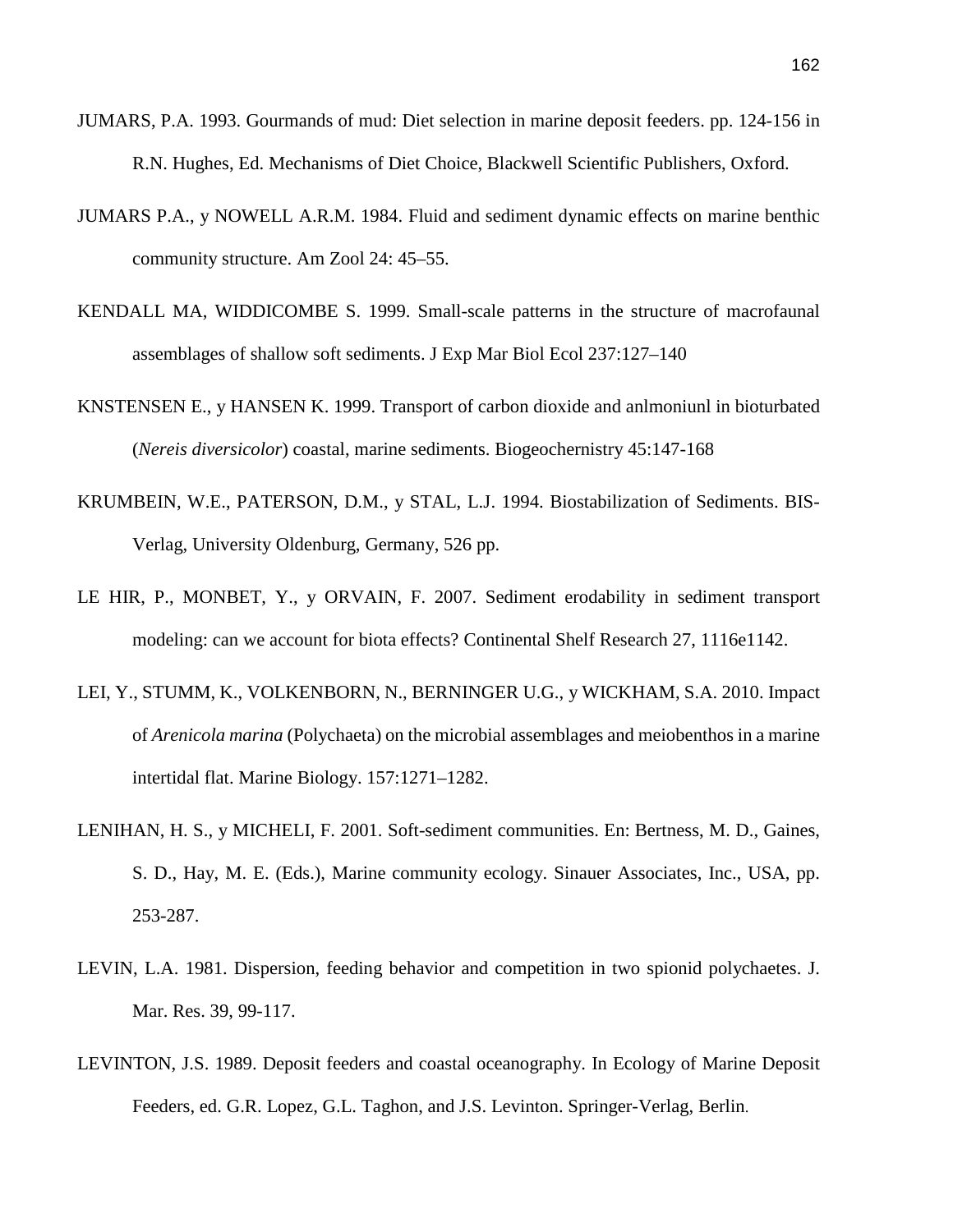LITTLE, C. 2000. The biology of soft shores and estuaries. Oxford University Press, USA.

- LEWIN, R. 1986. Supply-side ecology. Science 234, 25-27.
- LOPEZ, G.R. y J.S. LEVINTON. 1987. Ecology of deposit-feeding animals in marine sediments. Quart. Rev. Biol. 62: 235-260.
- LOPEZ, G.R., TAGHON, G.L., y J.S. LEVINTON. 1989. Ecology of Marine Deposit Feeders. Springer-Verlag, Berlin.
- LORENZEN, C.J. 1967. Determination of chlorophyll and pheopigments: spectrophotometric equations. Limnol. and Oc. 12: 343-346.
- LUCAS, C.H., WIDDOWS, J. y HALL, L. 2003. [Relating spatial and temporal variability in](http://eprints.soton.ac.uk/1348/)  [sediment chlorophyll a and carbohydrate distribution with erodibility of a tidal flat.](http://eprints.soton.ac.uk/1348/) Estuaries. 26, (4),885-893.
- LUCKENBACH, M.W., HUGGETT, D.V., y ZOBRIST, E.C. 1988. Sediment transport, biotic modifications and selection of grain size in a surface deposit-feeder. Estuaries 11, 134–139.
- LUNDKVIST, M. M. GRUEA, P.L. FRIENDB, y M.R. FLINDT. 2007. The relative contributions of physical and microbiological factors to cohesive sediment stability. Continental Shelf Research. 27:1143-1152.
- MADSEN KN, NILSSON P., y SÜNDBACK K. 1993. The influence of benthic microalgae on the stability of subtidal sediments. J Exp Mar Biol Ecol 170:159–177
- MANCUSO NICHOLS, C.A, GUEZENNEC, J., y BOWMAN, J.P. 2005. Bacterial exopolysaccharides from extreme marine environments with special consideration of the Southern Ocean, sea ice, and Deep-Sea hydrothermal vents: a review. Mar Biotechnol. 7:253–271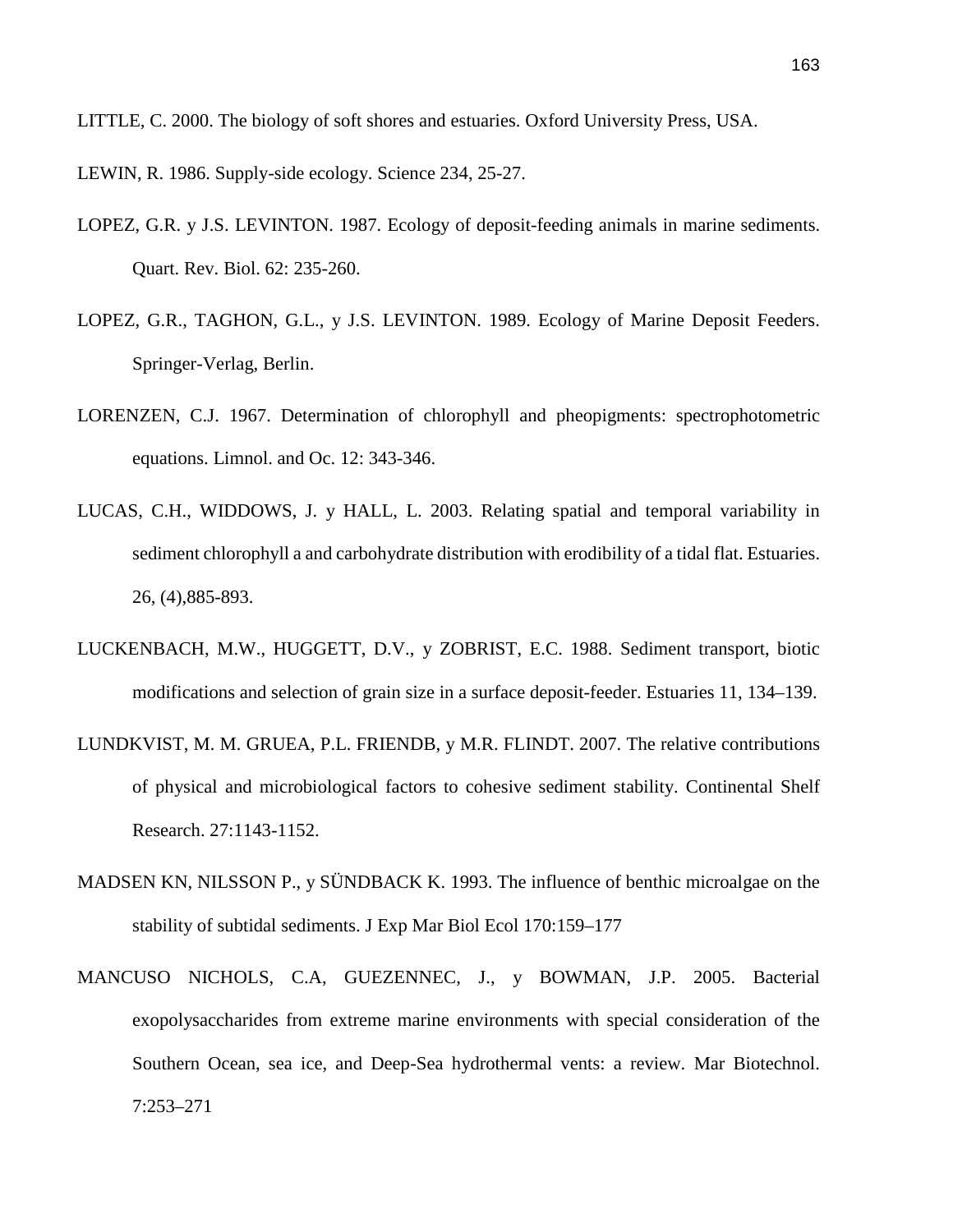- MAYNARD, N. y BIGGS, R. 1985. Estuaries. En R. Davis (Comp.), Coastal sedimentary environments (pp. 77-163). New York: Expanded Edition.
- MCCALL, P.L. y TEVEZ, M.J. 1982. The effects of benthos on physical properties of freshwater sediments. In: P. McCall and M. Tevez, Editors, Animal Sediment Relation: The biogenic alteration of sediments, Plenum, New York pp. 105–176.
- MADSEN, K. N., P. NILSSON, y K. SUNDBACK. 1993. The influence of benthic microalgae on the stability of a subtidal shallow water sediment. J. Exp. Mar. Biol. Ecol. 170: I59- 177.
- MARTIN, J.P. 2002. Aspectos biológicos y ecológicos de los poliquetos de ambientes mixohalinos de la Provincia de Buenos Aires. Tesis Doctoral, Universidad Nacional de Mar del Plata, Argentina. 314 pp.
- MAZURKIEWICS, M. 1975. Larval Development and habits of *Laeonereis culveri* (Webster) (Polychaeta: Nereidae). Biol. Bull., 149:186-204
- MEADOWS, P.S., TAIT, J., y HUSSAIN, S.A. 1990. Effects of estuarine infauna on sediment stability and particle sediment. Hydrobiologia. 190, 263-266.
- MEADOWS, P.S., y T. TAIT. 1989. Modification of sediment permeability and shear strength by two burrowing invertebrates. Mar. Biol. 101:75-82
- MELO, W.D., SCHILLIZZI, R., PERILLO, G.M.E. y PICCOLO, M.C. 2003. Influencia del área continental pampeana sobre el origen y la morfología del estuario de Bahía Blanca. Revista de la Asociación Argentina de Sedimentología 10(2):65-72.
- MEYSMAN, F.J.R., MIDDELBURG, J.J., y HEIP, C.H.R. 2006. Bioturbation: a fresh look at Darwin's last idea. Trends in Ecology y Evolution. 21: 688–695.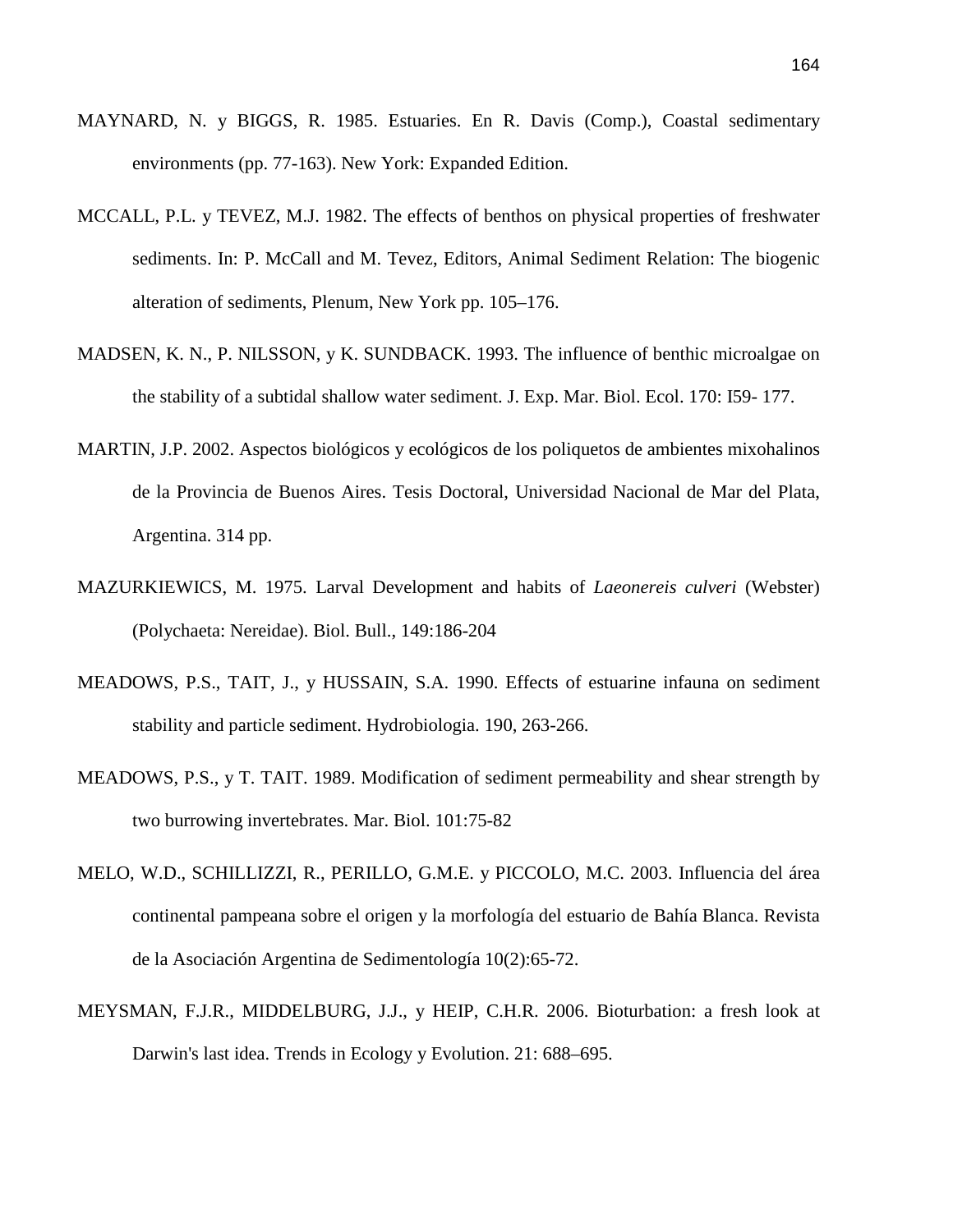- MICHELI, F. 1996. Predation intensity in estuarine soft-bottoms: between-habitat comparisons and experimental artifacts. Mar. Ecol. Prog. Ser. 141: 295-302.
- MILLER, D.C. 1989. Abrasion effects on microbes in sandy sediments. Mar. Ecol. Prog. Ser. 55: 73–82.
- MILLER, D.C., P.A. JUMARS y A.R.M. NOWELL. 1984. Effects of sediment transport on deposit feeding: scaling arguments. Limnol. Oceanogr. 29: 1202-1217.
- MILLER, D.C., y P.A. JUMARS. 1986. Pellet accumulation, sediment supply and crowding as determinants of surface deposit-feeding rate in *Pseudopolydora kempi japonica* Imagima and Hartman (Polychaeta: Spionidae). J. Exp. Mar. Biol. Ecol. 99: 1-17.
- MILLER, D.C., y STERNBERG, R.W. 1988. Field measurements of the fluid and sedimentdynamic environment of a benthic deposit feeder. J. Mar. Res. 46: 771–796.
- MINKOFF, D.R., ESCAPA, C.M., FERRAMOLA, F.E., MARASCHIN, S., PIERINI, J.O., PERILLO, G.M.E. y DELRIEUX, C. 2006. Effects of crab-halophytic plant interactions on creek growth in a S.W. Atlantic salt marsh: A cellular automata model. Estuarine Coastal and Shelf Science. 69: 403-413.
- MOURITSEN, K.M., MOURITSEN, L.T., y JENSEN, K.T. 1998. Change of topography and sediment characteristics on an intertidal mud#at following mass mortality of the Amphipod *Corophium volutator.* Journal of the Marine Biological Association of the United Kingdom. 78: 1167-1180
- MOLINA, L.M., PRATOLONGO, P.D., ELIAS, R., y PERILLO, G.M.E. 2006. Influencia de *Spartina alterniflora* en el macrobentos del estuario de Bahía Blanca. VI Jornadas Nacionales de Ciencias del Mar, Puerto Madryn, Argentina.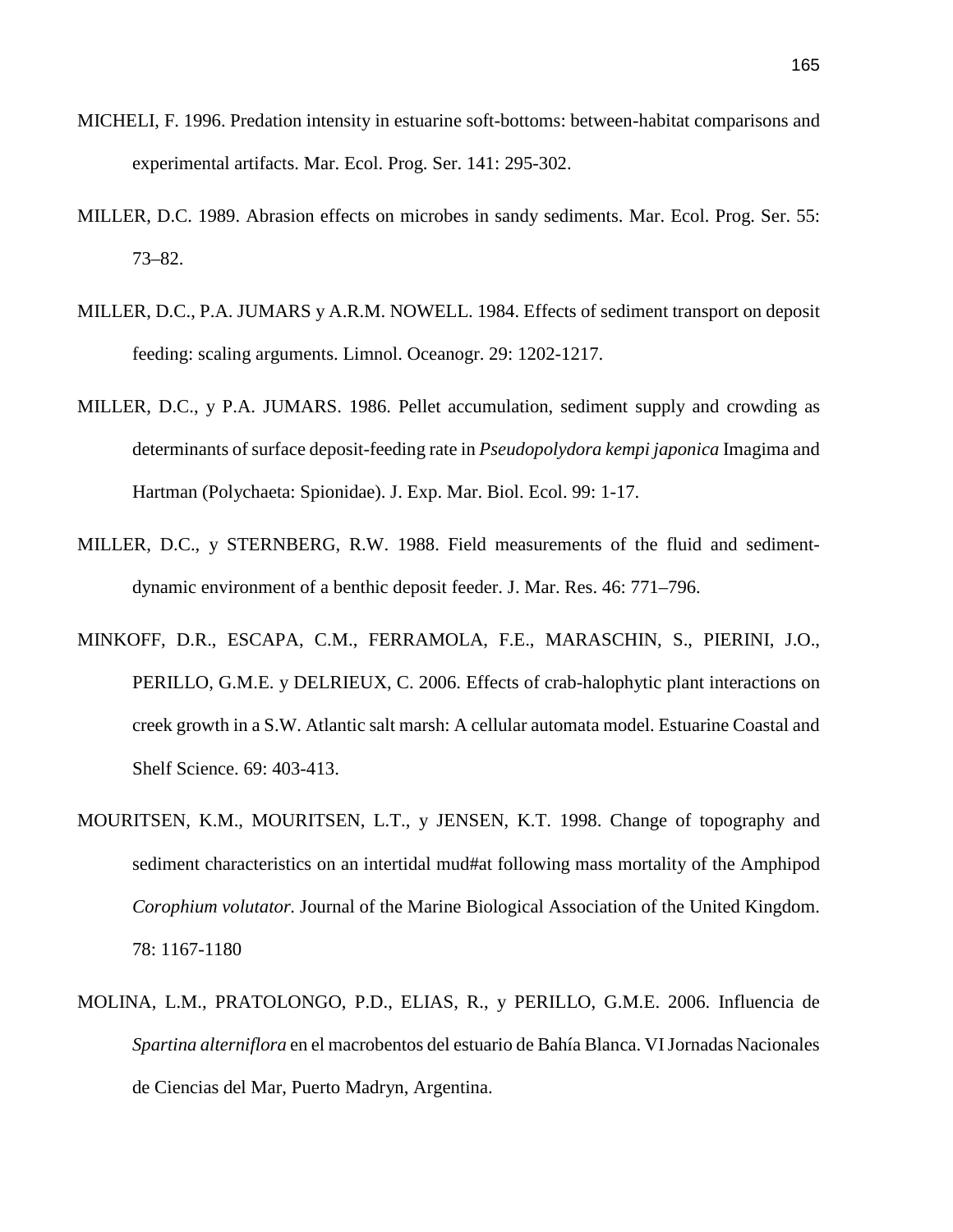- MOLINA, L.M., VALIÑAS, M.S., PRATOLONGO, P.D., y PERILLO, G.M.E. 2008a. Efecto de *Laeonereis acuta* sobre el microfitobentos y las propiedades físicas del sedimento. XII Reunión Argentina de Sedimentología Buenos Aires, Argentina.
- MOLINA, L.M., VALIÑAS, M.S., PRATOLONGO, P.D., y PERILLO, G.M.E. 2008b. Benthic disturbance by foraging predators: effect of white croaker *Micropogonias furnieri* on sediment stability in SW Atlantic tidal flats. ECSA 44 Symposium: Science and management of estuaries and coasts: A tale of two hemispheres, Bahía Blanca, Argentina.
- MOLINA, L.M., VALIÑAS, M.S., PRATOLONGO, P.D. ELIAS, R. y PERILLO, G.M.E. 2009a. First record of the sea anemone *Diadumene lineata* (Verrill 1871) associated to *Spartina alterniflora* roots and stems in marshes at the Bahia Blanca Estuary, Argentina. Biological Invasions 11:409-416.
- MOLINA, L.M., VALIÑAS, M.S., PRATOLONGO, P.D., ELIAS, R., y PERILLO, G.M.E. 2009b. Efectos de la interacción entre el poliqueto *Laeonereis culveri* y el cangrejo cavador *Chasmagnathus granulata* en las propiedades físicas del sedimento y estructura de la comunidad macrobentónica. VII Jornadas Nacionales de Ciencias del Mar, Bahía Blanca, Argentina.
- MONTAGUE, C. L. 1986. Influence of biota on the erodibility of sediments, p. 25 l-268. In A. J. Mehta [ed.], Estuarine cohesive sediment dynamics. Springer.
- MONTSERRAT, F., VAN COLEN, C., DEGRAER, S., YSEBAERT, T., y HERMAN, P.M.J. 2008. Benthic community-mediated sediment dynamics. Marine Ecology Progress Series. 372: 43– 59.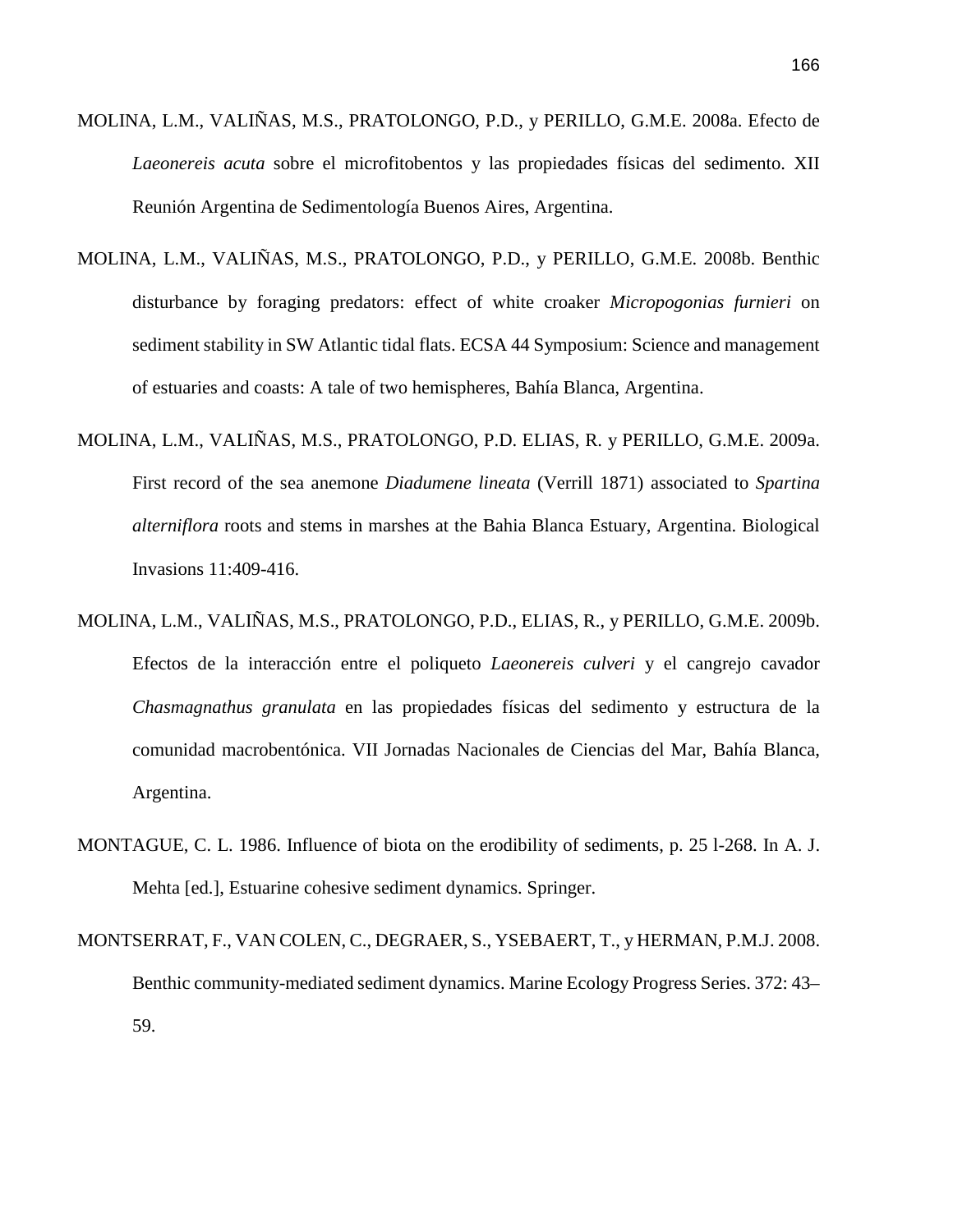- MURRAY, J.M.H., A. MEADOWS, y P.S. MEADOWS. 2002. Biogemorphological implications of microscale interactions between sediment geotechnics and marine benthos: A review. Geomorphology. 47: 15–30.
- NAVARRETE, S. A, y CASTILLA, J. C. 1993. Predation by Norway rats in the intertidal zone of Central Chile. Mar. Ecol. Prog. Ser. 92: 187-199
- NELSON, C. H., JOHNSON, K. R., y BARBER, J. H. 1987. Gray Whale and Walrus Feeding Excavation on the Bering Shelf, Alaska. Journal of Sedimentary Petrology. 57: 419-430.
- NEUMANN, A. C., C.D. GEBELEIN y T.P. SCOFFIN. 1970. The composition, structure and erodibility of subtidal mats, Abaco, Bahamas. J. Sed. Petrol. 40: 274-297.
- NORTON, S. F., y COOK, A. E. 1999. Predation by fishes in intertidal. En: Horn, M. H., Martin, K. L. M.,y Chotkowski, M. A. (Eds.), Intertidal fishes: Life in two worlds, Academic Press, USA. pp. 223-263.
- NOWELL, A. R. M., P. A. JUMARS, y J. E. ECKMAN. 1981. Effects of biological activity on the entrainment of marine sediments. Mar. Geol. 42:133-153
- NOWELL, A. R. M. y P. A. JUMARS. 1984. Flow environments of aquatic benthos. Ann. Rev. Ecol. Syst. 15: 303-328.
- ÓLAFSSON E y MOORE C.G. 1990. Control of meiobenthic abundance by macroepifauna in a subtidal muddy habitat. Marine Ecology Progress Series. 65:241-249.
- OLAFSSON, E. B., PETERSON, C. H., y AMBROSE, W. B. 1994. Does recruitment limitation structure populations and communities of macroinvertebrates in marine soft sediment: the relative significance of pre- and post-settlement processes? Annual Review, Oceanography and Marine Biology. 32: 65.109.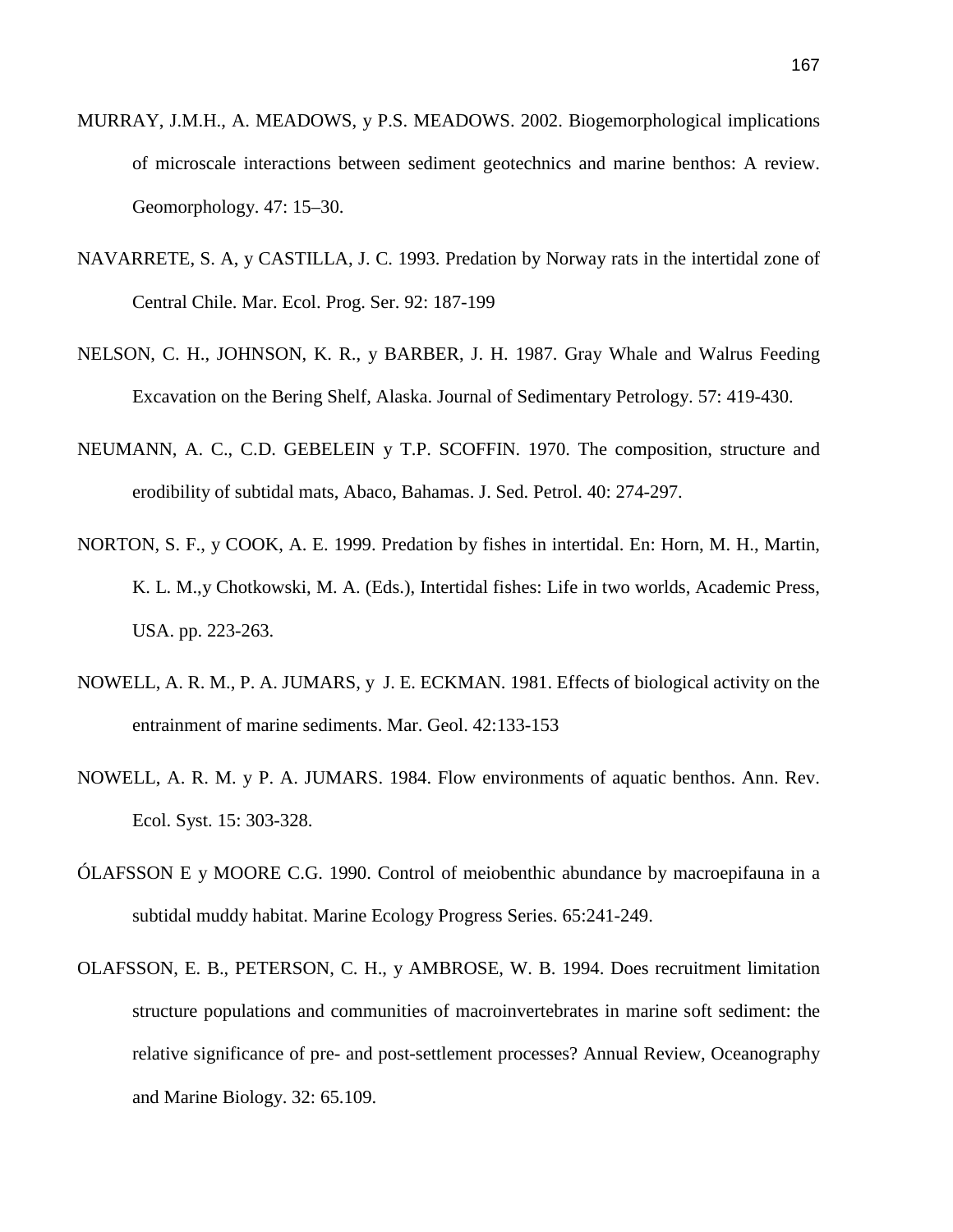- ORVAIN, F., y SAURIAU, P.G. 2002. Environmental and behavioral factors affecting activity in the intertidal gastropod *Hydrobia ulvae*. Journal of Experimental Marine Biology and Ecology. 272: 191–216.
- ORVAIN, F., LE HIR, P., y SAURIAU, P.G. 2003. A model of fluff layer erosion and subsequent bed erosion in the presence of the bioturbator, *Hydrobia ulvae*. Journal of Marine Research. 61: 823–851.
- ORVAIN, F., SAURIAU, P.G., SYGUT, A., JOASSARD, L., y LE HIR, P. 2004. Interacting effects of *Hydrobia ulvae* bioturbation and microphy- tobenthos on the erodability of mudflat sediments. Mar. Ecol. Prog. Ser. 278: 205–223.
- OTSUBO, K., y K. MURAOKA. 1988. Critical shear stress of cohesive bottom sediments. J. Hydraul. Eng. 114: 1241-1256.
- PAARLBERG, A.J., KNAAPEN, M.A.F., DE VRIES, M.B., HUSCHER, S.J.M.H. y WANG, Z.B. 2005. Biological influences on morphology and bedcomposition of an intertidal flat. Estuar. Coast. Shelf Sci. 64: 577–590
- PALMER, M.A., 1988. Dispersal of marine meiofauna: a review and conceptual model explaining passive transport and active emergence with implications for recruitment. Mar. Ecol. Prog. Ser. 48: 81–91.
- PALOMO, G. 2001. Interacciones biológicas que regulan la abundancia del poliquetos *Laeonereis culveri* y su efecto sobre sedimentos en un ambiente estuarial. Tesis Doctoral, Facultad de Ciencias exactas y Naturales, Universidad Nacional de Mar del Plata, 176 pp.
- PALOMO, G. y O. IRIBARNE. 2000. Sediment bioturbation by polychaete feeding may promote sediment stability. Bulletin of Marine Science. 67: 249-257.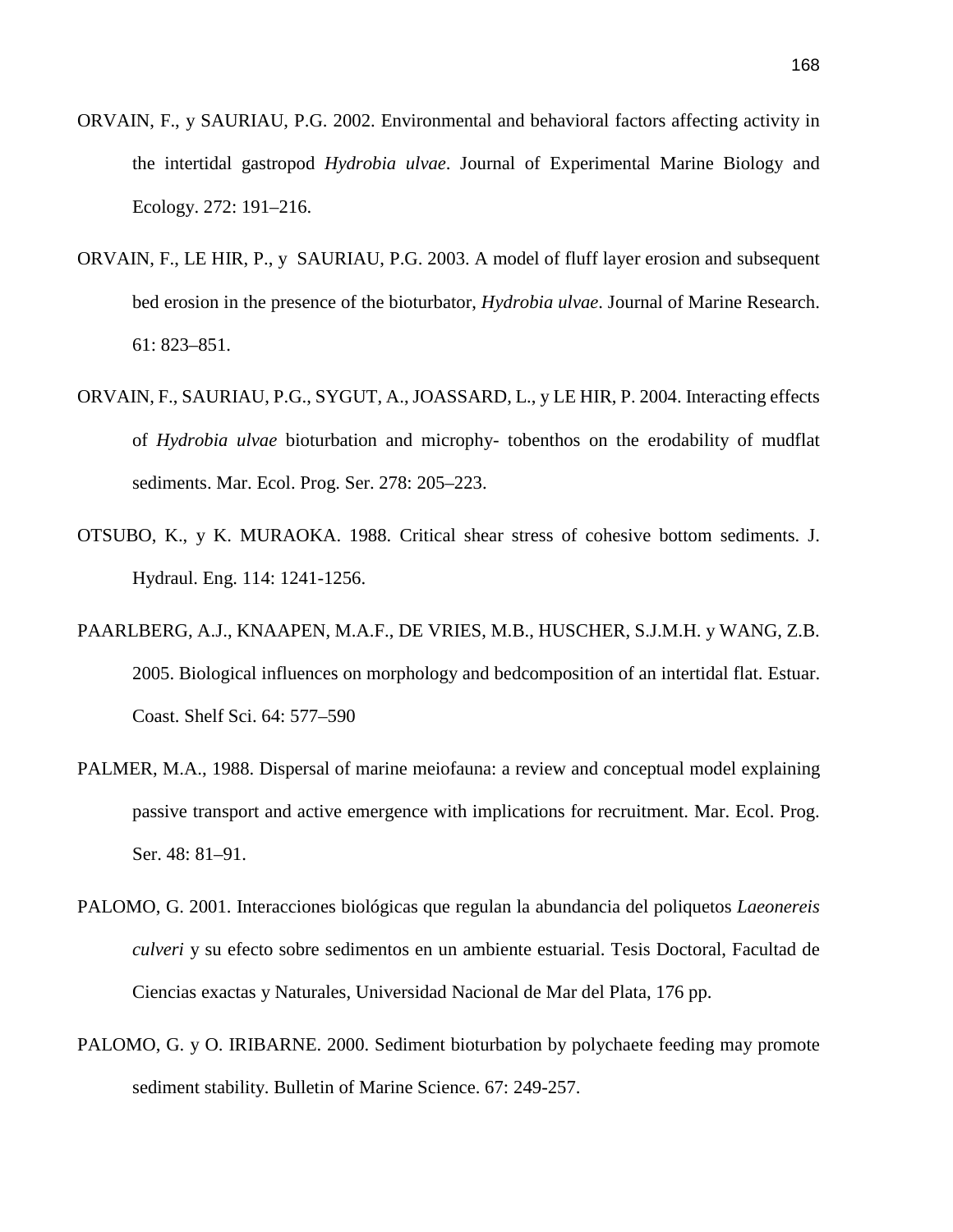- PALOMO G., BOTTO, F., NAVARRO, D., ESCAPA, M., y IRIBARNE, O. 2003a. The predatorprey interaction between migratory shorebirds and the polychaete *Laeonereis acuta* is modified by burrowing crabs. J. Exp. Mar. Biol. Ecol. 290: 211-228.
- PALOMO, G., MARTINETTO, P., PEREZ, C., y IRIBARNE, O. 2003b. Ant predation on intertidal polychaetes in a SW Atlantic estuary. Mar. Ecol. Prog. Ser. 253, 165-173.
- PALOMO, G., MARTINETTO, P., IRIBARNE, O. 2004. Changes in the feeding behavior of the deposit feeder polychaete *Laeonereis acuta* on soft-sediments inhabited by burrowing crabs. Mar. Biol. 145: 657-667.
- PARAMOR O.A.L., y HUGHES R.G. 2004. The effects of bioturbation and herbivory by the polychaete *Nereis diversicolor* on loss of saltmarsh in south-east England. Journal of Applied Ecology. 41: 449–463
- PASSARELLI, C., HUBAS, C., SEGUI, A.N., GRANGE, J. y T. MEZIANE. 2012. Surface adhesion of microphytobenthic biofilms is enhanced under *Hediste diversicolor* (O.F. Müller) trophic pressure. Journal of Experimental Marine Biology and Ecology. 438: 52–60
- PATERSON, D. T.J. TOLHURST, J.A. KELLY, C. HONEYWILL, E.M.G.T. DE DECKERE, V. HUET, S.A. SHAYLER, K.S. BLACK, J. DE BROUWER, y I. DAVIDSON. 2000. Variations in sediment properties, Skeffling mudflat, Humber Estuary, UK. Continental Shelf Research. 20: 1373-1396.
- PATERSON DM, y BLACK KS. 1999. Water flow, sediment dynamics, and benthic biology. In: Raffaelii O., y Nedwell D. (eds) Advances in ecological research. Academic Press, London, pag. 155-193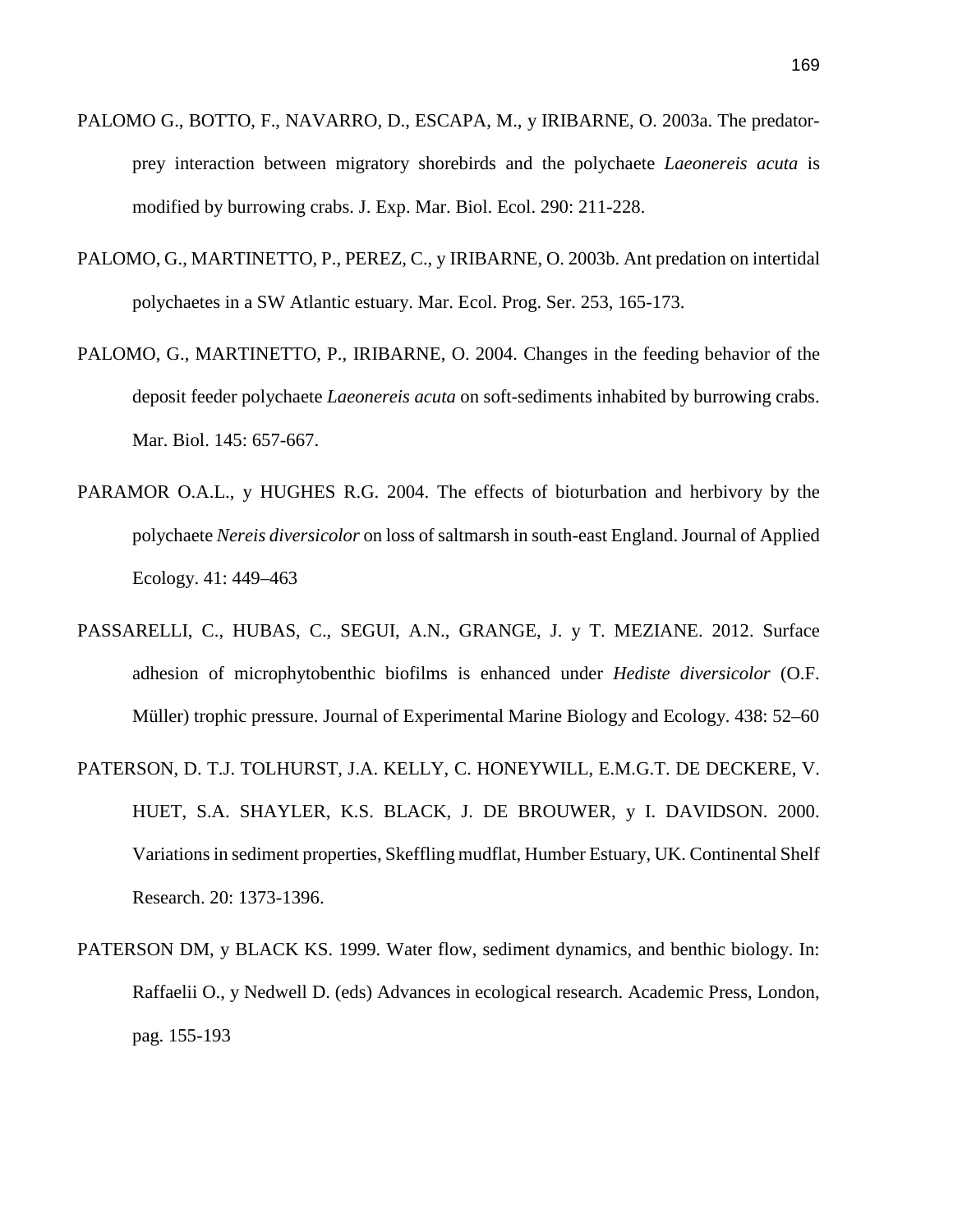- PATERSON D.M. 1989. Short-term changes in the erodability of intertidal cohesive sediments related to the migratory behavior of epipelic diatoms. Limnol. Oceanogra. 34: 223-234
- PATERSON D.M., YALLOP M. y GEORGE C. 1994. Stabilization. In Biostabilization of sediments, eds W. E. Krumbein, D. M. Paterson and L. J. Stal. Springer, New York. pp. 401– 432.
- PETERSON, C.H., 1977. Competitive organization of the soft bottom macrobenthic communities of southern California lagoon. Mar. Biol. 43: 343-359.
- PETERSON, C.H. 1982. The importance of predation and intra- and interspecific competition in the population biology of two infaunal suspension-feeding bivalves, *Protothaca staminea* and *Chione undatella*. Ecological Monographs. 52: 437.75.
- PETERSON, C.H. 1991. Intertidal zonation of marine invertebrates in sand and mud. Am. Sci. 79: 236-249.
- PETERSON, C.H. 1992. Competition for food and its community-level implications. Benthos Res. 42: 1-11.
- PETERSON, C.H., y ANDRE, S.V. 1980. An experimental analysis of interspecific competition among marine filter feeders in a soft-sediment environment. Ecology 61, 129-139.
- PETERSON, C.H., y BLACK, R. 1993. Experimental tests of the advantages and disadvantages of high density for two coexisting cockles in a Southern Ocean lagoon. J Anim. Eco.6: 614-633.
- PERILLO, G.M.E. 2003. Dinámica del Transporte de Sedimentos. Asociación Argentina de Sedimentología, Publicación Especial Nro. 2, La Plata, 201 pp.
- PERILLO, G.M.E. y PICCOLO, M.C. 1991. Tidal response in the Bahía Blanca Estuary. Journal of Coastal Research. 7:437-449.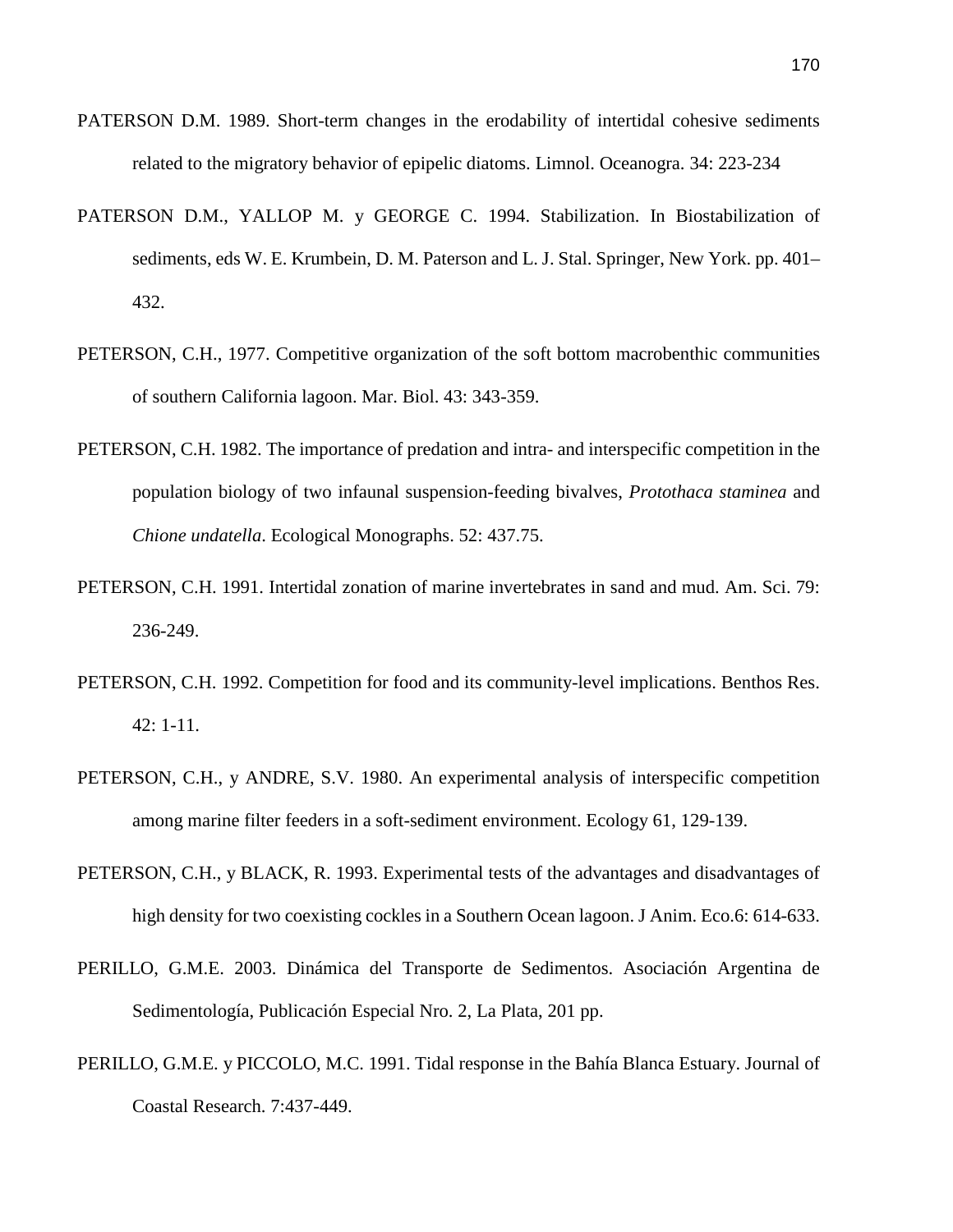- PERILLO, G.M. y PICCOLO, M.C. 1999. Geomorphological and physical characteristics of the Bahía Blanca Estuary, Argentina. In Perillo, G.M., Piccolo, M.C. and Pino-Quivira, M.(eds.), Estuaries of South America: their geomorphology and dynamics. Springer-Verlag, Berlin, pp. 195-216.
- PERILLO GME, PICCOLO MC, PARODI E, y FREIJE RH. 2000. The Bahía Blanca estuary, Argentina. In: Seeliger U, y Kjerfv B. (eds) Coastal marine ecosystem of Latin America. Ecological studies, vol 14. Springer-Verlag, pp 205–215
- PERILLO, G.M.E., PIERINI, J.O, PÉREZ, D.E. y GÓMEZ, E.A. 2001. Suspended sediment circulation in semienclosed docks, Puerto Galván, Argentina. Terra et Aqua. 83:13-20.
- PERILLO GME, y IRIBARNE O. 2003a. New mechanisms studied for creek formation in tidal flats: from crabs to tidal channels. EOS American Geophysical Union Transactions. 84:1-5
- PERILLO GME, y IRIBARNE O.O. 2003b. Processes of tidal channels develop in salt and freshwater marshes. Earth Surface Processes and Landforms. 28: 1473-1482
- PERILLO, G.M.E., MINKOFF, D.R. y PICCOLO, M.C. 2005. Novel mechanism of stream formation in coastal wetlands by crab–fish–groundwater interaction. Geo-Marine Letters. 25(4): 214-220
- PERKINS R.G., G.J.C. UNDERWOOD, V. BROTAS, G.C. SNOW, B. JESUS, y L. RIBEIRO. 2001. Responses of microphytobenthos to high light primary production and carbohydrate allocation over an emersion period. Marine Ecology Progress Series. 223: 101–112
- PERKINS, R.G., C. HONEYWILL, M. CONSALVEY, H.A. AUSTIN, T.J. TOLHURST, y D.M. PATERSON. 2003. Changes in microphytobenthic chlorophyll *a* and EPS resulting from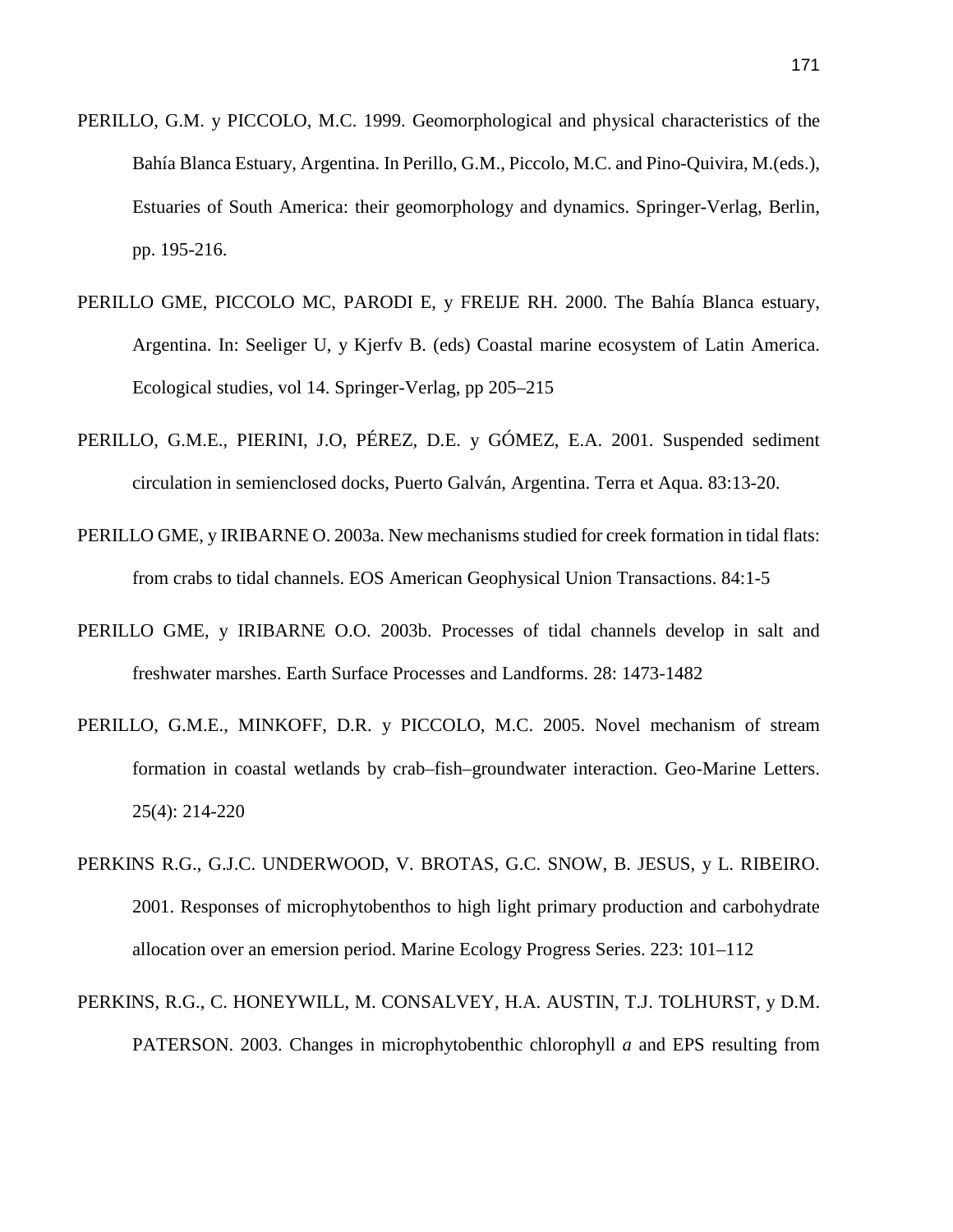sediment compaction due to de-watering: opposing patterns in concentration and content. Continental Shelf Research. 23: 575-586

- PFANNKUCHE, O. 1993. Benthic response to the sedimentation of particulate organic matter at the BIOTRANS station, 47"N, 20" W Deep-Sea Res 40:135-149
- PICCOLO MC, y PERILLO GME (1990) Physical characteristics of the Bahia Blanca estuary (Argentina). Estuar Coast Shelf Sci. 31: 303–317
- POSEY, M. H. 1986. Changes in a benthic community associated with dense beds of a burrowing deposit-feeder, *Callianasa californiensis*. Marine Ecology Progress Series. 31:15–22.
- POSEY, M. H., B. R. DUMBAULD, y D. A. ARMSTRONG. 1991. Effects of a burrowing mud shrimp, *Upogebia pugettensis* (Dana), on abundance of macro-infauna. Journal of Experimental Marine Biology and Ecology. 148:283–294.
- PRATOLONGO, P.D., PERILLO, G.M.E. y PICCOLO, M.C. 2010. Combined effects of waves and marsh plants on mud deposition events at a mudflat-saltmarsh edge. Estuarine, Coastal and Shelf Sciences. 87:207- 212
- QUINTANA CO, TANG M, y KRISTENSEN E. 2007. Simultaneous study of particle reworking, irrigation transport and reaction rates in sediment bioturbated by the polychaetes *Heteromastus* and *Marenzelleria*. J Exp Mar Biol Ecol. 352:392-406
- QUAMENN, M.L. 1982. The influence of subtle substrate differences of feeding by shorebirds on intertidal mudflats. Mar. Biol. 71: 339-343.
- QUAMENN, M.L. 1984. Predation by shorebirds, fish and crabs on invertebrates in intertidal mudflats: an experimental test. Ecology. 65: 529-537.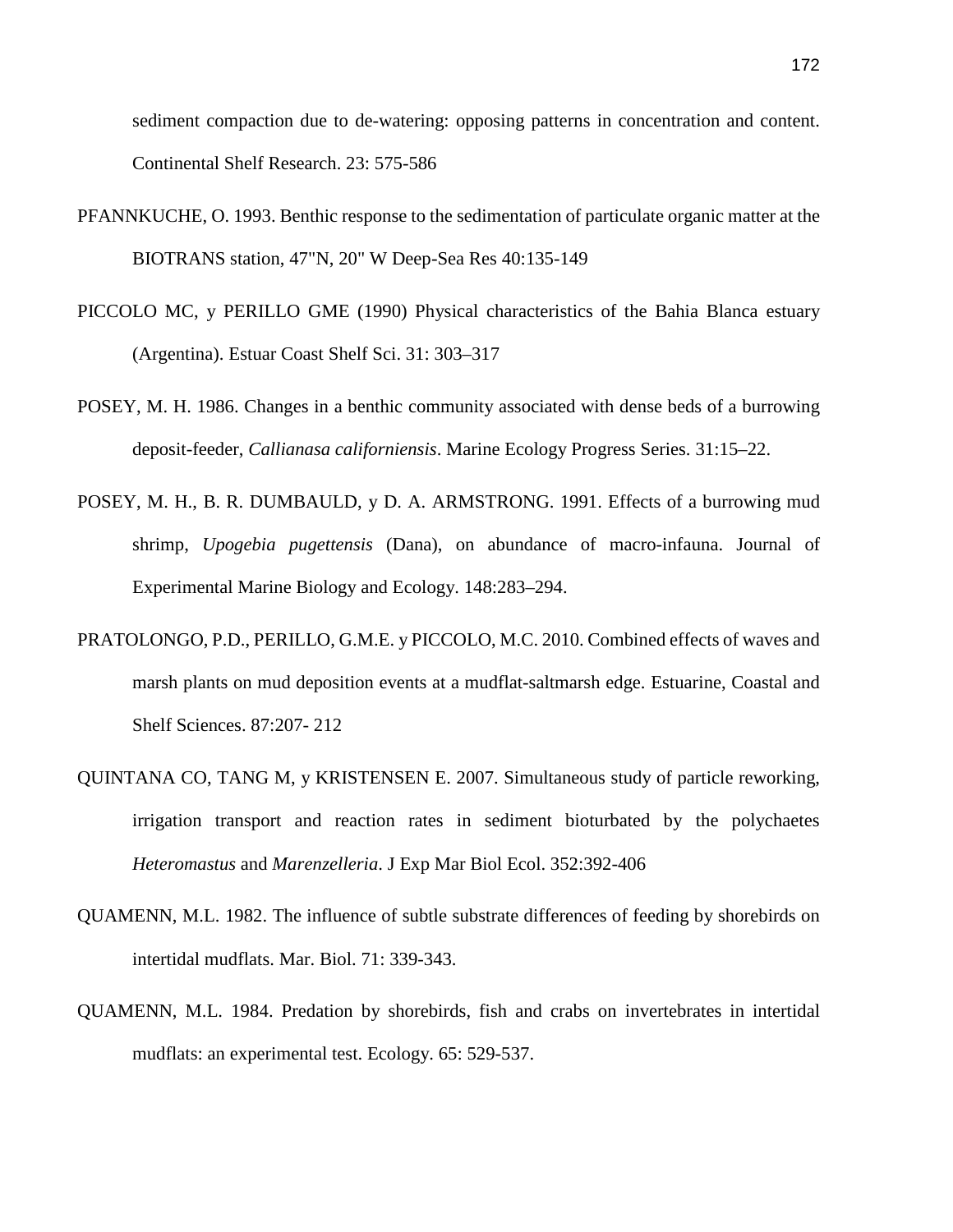- QUARESMA, V.S., AMOS, C.L., y FLINDT, M. 2004. The influences of biological activity and consolidation time on laboratory cohesive beds. Journal of Sedimentary Research. 74: 184- 190.
- QUIJÓN P y E JARAMILLO. 1996. Seasonal vertical distribution of the macroinfauna in an estuary of south-central Chile. Estuarine Coastal and Shelf Science. 43: 653-663.
- RAMSAY, K., y KAISER, M.J. 1998. Demersal fishing disturbance increases predation risk for whelks (*Buccinum undatum* L.). J. Sea Res. 39: 299–304.
- REISE, K. 1979. Moderate predation on meiofauna by the macrobenthos of the Wadden Sea. Helgolander wiss. Meeresunters. 32: 453-465
- REISE, K. 2002. Sediment mediated species interactions in coastal waters. J. Sea Res. 48: 127–141.
- RIEBESELL, U. 1989. Comparison of sinking and sedimentation rate measurements in a diatom winter/spring bloom. Mar. Ecol. Progr. Ser. 54:109–119.
- RHOADS, D.C. 1974. Organism-sediment relations on the muddy sea floor. Oceanogr. Mar. Biol. Ann. Rev. 12: 263-300
- RHOADS, D.C., McCALL, P.L. y YINGST, J.Y. 1978. Disturbance and production on the estuarine seafloor. Am. Sci. 66: 577-586.
- RHOADS DC, y BOYER LE. 1982. The effect of marine benthos on physical properties of sediments. A successional perspective. In: McCall PL, Tevez MJS (eds.) Animal-sediment relations. Plenum Press, New York, pp. 3-51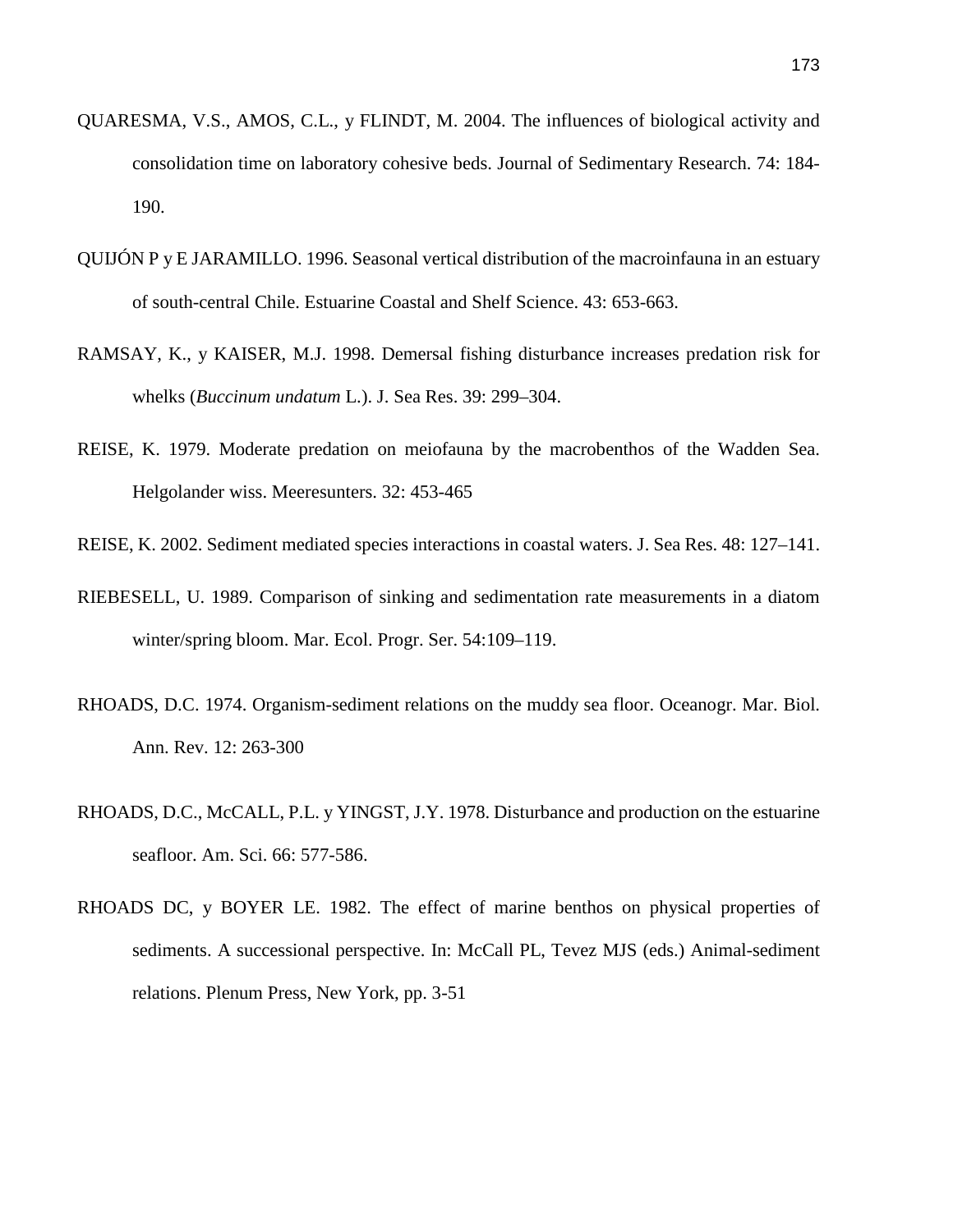- RIETHMÜLLER R, HEINEKE M, KÜHL H, KEUKER-RÜDIGER R. 2000. Chlorophyll *a* concentration as an index of sediment stabilization by microphytobenthos? Cont Shelf Res. 20:1351–1372
- RICE, D.L . y D.C. RHOADS. 1989. Early diagenesis of organic matter and the nutritional value of sediment, in Ecology of Marine Deposit Feeders, G. Lopez, G. Taghon and J . Levinton, eds ., Springer-Verlag, NY, 59-97 .
- RISK, M.J. y CRAIG, H.D. 1976. Flatfish feeding traces in the Minas Basin. I. Sed. Pet. 46: 411- 413.
- RUDDY, G., TURLEY, C. M. y JONES, T. E. R. 1998 Ecological interaction and sediment transport on an intertidal mudflat I. In Sedimentary Processes in the Intertidal Zone (Black, K. S., Paterson, D. M. y Cramp, A., eds). Geological Society, London, Special Publications, No. 139, pp. 135–148.
- SARDIÑA P. y LOPEZ CAZORLA A. 2005. Ontogenetic and seasonal changes in the diet of the whitemouth croaker, *Micropogonias furnieri* (Pisces: Sciaenidae), in South-western Atlantic waters. Journal of the Marine Biological Association of the United Kingdom. 85: 405-413.
- SEITZ, R. D., LIPCIUS, R. N., HINES, A. H., y EGGLESTON, D. B. 2001. Density-dependent predation, habitat variation and the persistence of the marine bivalve prey. Ecology. 82: 2435-2451.
- SELF, R.F.L, A.R.M. NOWELL, y P.A. JUMARS. 1989. Factors controlling critical shears for deposition and erosion of individual grains. Marine Geology. 86: 181–199
- SHESKIN, D.J. 2004. Handbook of Parametric and Nonparametric Statistical Procedures, 3rd edn, Chapman y Hall, Boca Raton.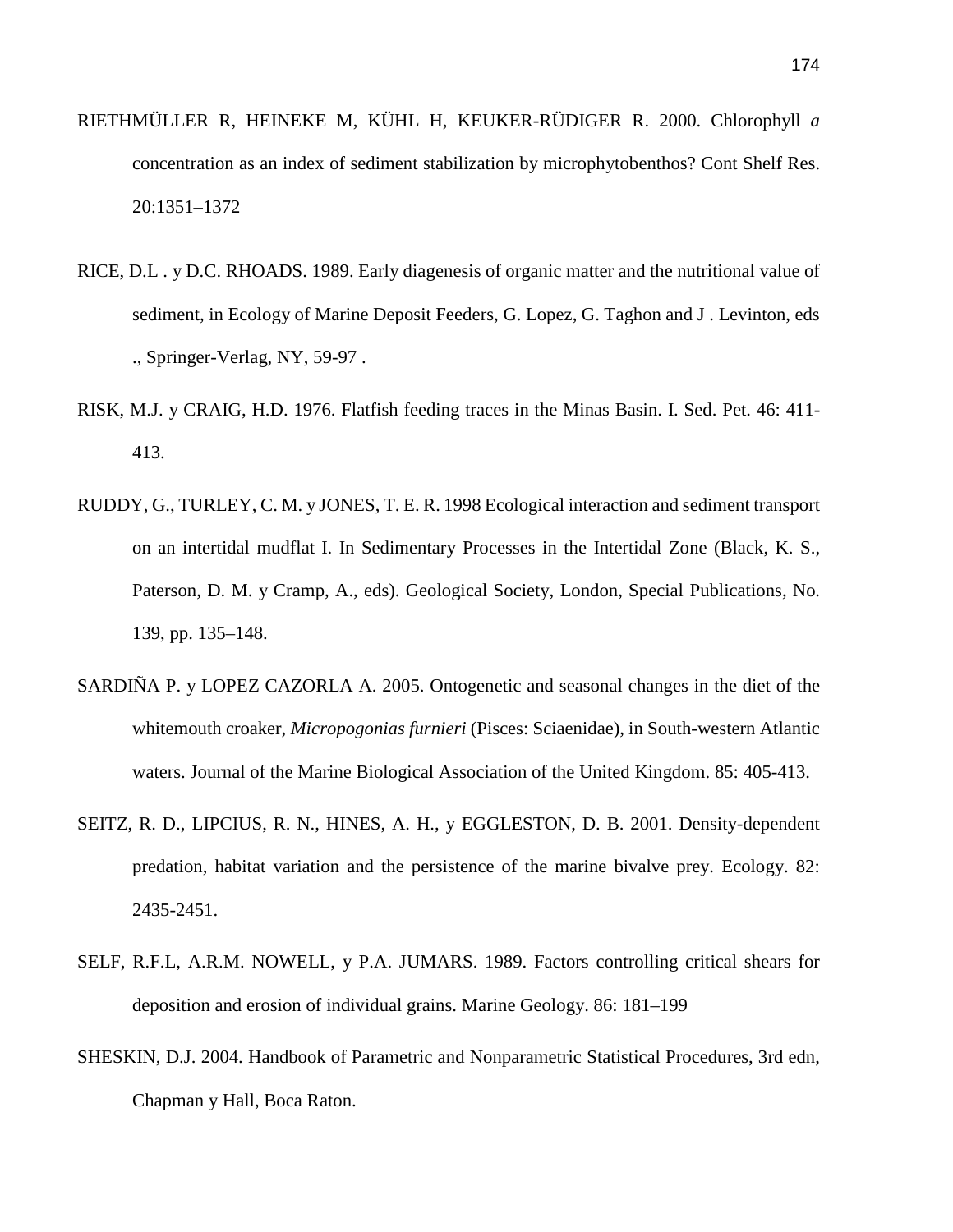- SHIRLEY, T. C. 1990. Ecology of *Priapulus caudatus* Lamarck, 1816 (Priapulida) in an Alaskan subarctic ecosystem. Bull. Mar. Science. 47: 149-158.
- SINHA SN, GUPTA AK, y OBERAI MM. 1982. Laminar separating flow over backsteps and cavities. Part II: Cavities. AIAAJ 20:370-75
- SMITH D.L., y COULL B.C. 1987. Juvenile spot (Pisces) and grass shrimp predation on meiobenthos in muddy and sandy substrata. J Exp Mar Biol Ecol. 105:123-136
- SOULSBY, R.L. 1997. Dynamics of marine sands. A manual for practical applications. Thomas Telford, London
- SPIVAK, E. D., ANGER, K., LUPPI, T., BAS, C., ISMAEL, D. 1994. Distribution and hábitat preferences of two grapsid crab species in Mar Chiquita Lagoon (Province of Buenos Aires, Argentina). Helgol. Meeresunters. 48: 59-78.
- STAL L., y DE BROUWER J. 2003. Biofilm formation by benthic diatoms and their influence on the stabilization of intertidal mudflats. Forschungszentrum Terramare Berichte. 12(12):109- 111.
- STAL, L.J. y DÉFARGE, C. 2005. Structure and dynamics of exopolymers in an intertidal diatom biofilm*.* Geomicrobiology Journal. 22: 341-352.
- STAATS, N., DE DECKERE, E.M.G.T., DE WINDER, B., y STAL, L.J. 2001. Spatial patterns of benthic diatoms, carbohydrates and mud on a tidal flat in the Ems-Dollard estuary. Hydrobiology. 448: 107–115.
- STOCKS, K.I. 2002. Flume experiments on post-settlement movement in polychaetes. J. Mar. Res. 60: 743-762.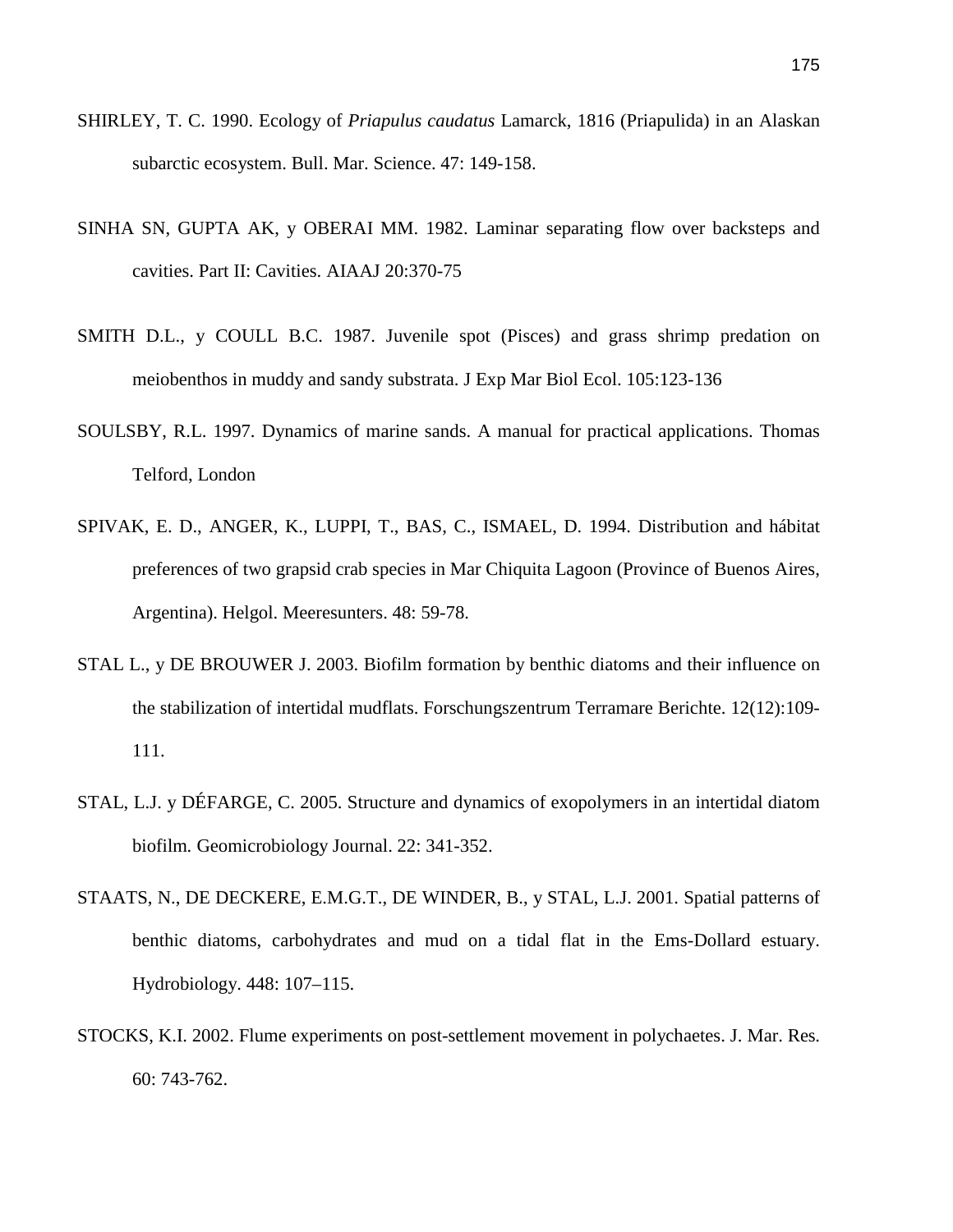- SUTHERLAND, I.W. 2001. The biofilm matrix: an immobilized but dynamic microbial environment. Trends in Microbiology. 9: 222-227.
- TALLEY TS, JA CROOKS, y LA LEVIN. 2001. Habitat utilization and alteration by the invasive burrowing isopod, *Sphaeroma quoyanum*, in California saltmarshes. Marine Biology. 138: 561-573.
- TAMAKI, A., y INGOLE, B. 1993. Distribution of juvenile and adult ghost shrimps, C*allianassa japonica* Ortmann (Thalassinidea), on an intertidal sand flat: intraspecific facilitation as a possible pattern-generating factor. Journal of Crustacean Biology. 13: 175–183.
- THIEL, H., PFANNKUCHE, O., SCHRIEVER, G., LOCHTE, K., GOODAY, A.J., HEMLEBEN, CH., MANTOURA, R.F.C., TURLEY, C.M., PATCHING, J.W. y RIEMANN, F. 1988/89. Phytodetritus on the deep-sea floor in a central oceanic region of the North-east Atlantic. Biol. Oceanogr. 6: 203−239.
- THISTLE, D. 1981. Natural physical disturbances and communities of marine soft bottoms. Marine Ecology Progress Series. 6: 223-228.
- THRUSH S, PRIDMORE R, HEWITT J, y CUMMINGS V. 1991. Impact of ray feeding disturbances on sandflat macrobenthos: do communities dominated by polychaetes or shellfish respond differently? Mar Ecol Prog Ser 69:245–252
- THRUSH, [S.F., R.B. WHITLACH, R.D. PRIDMORE, J.E. HEWITT, V.J. CUMMINGS, y M.R.](http://www.sciencedirect.com/science/article/pii/S0022098106001353%23bib36)  [WILKINSON. 1996.](http://www.sciencedirect.com/science/article/pii/S0022098106001353%23bib36) Scale-dependent recolonization: the role of sediment stability in a dynamic sandflat habitat. Ecology. 77: 2472–2487
- THRUSH, S. F., V. J. CUMMINGS, P. K. DAYTON, R. FORD, J. GRANT, J. E. HEWITT, A. y H. HINES. 1997. Matching the outcome ofsmallscale density manipulation experiments with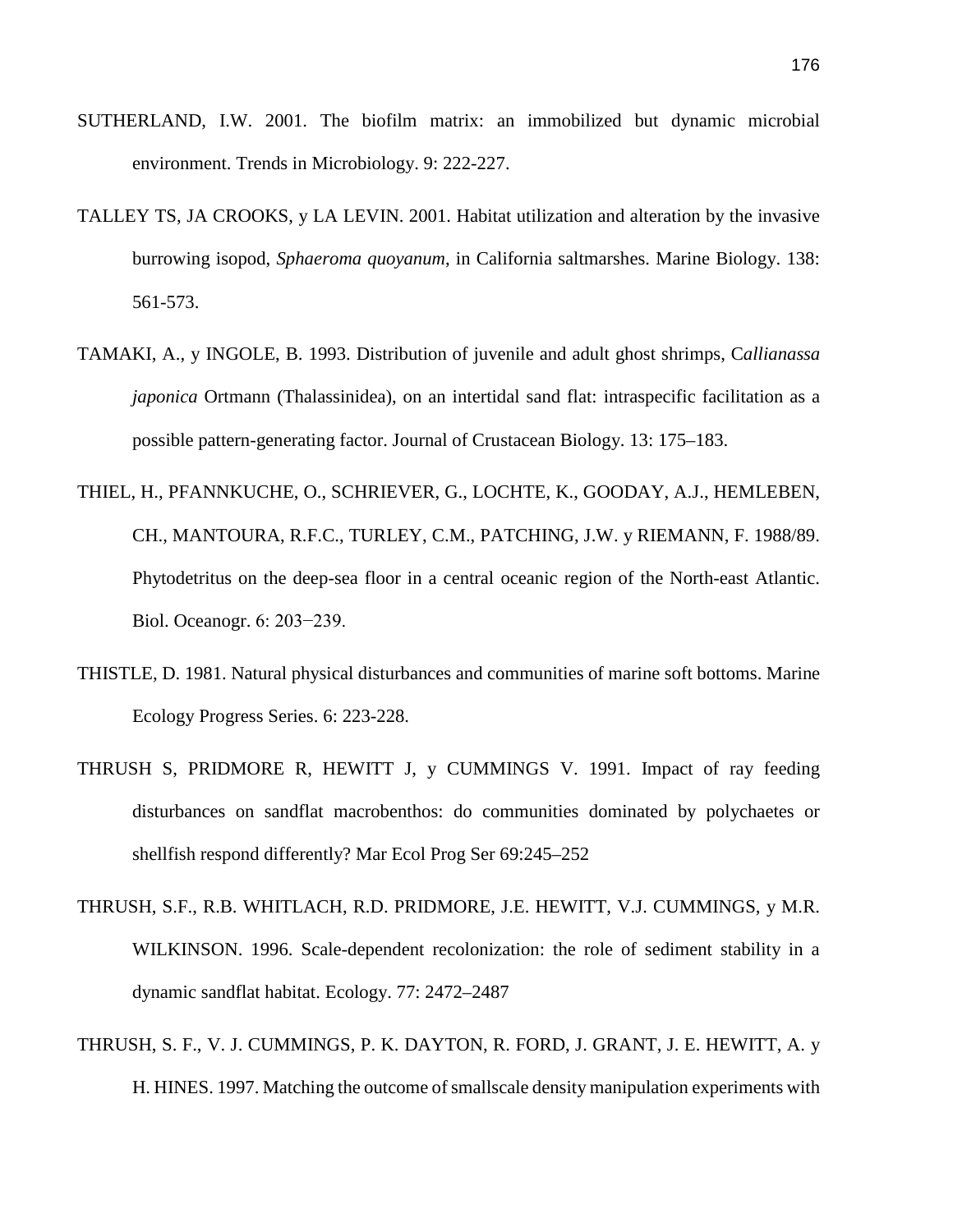larger scale patterns: an example of bivalve adult/juvenile interactions. Journal of Experimental Marine Biology and Ecology. 216:153-170.

- THRUSH, S. F., J. E. HEWITT, V. J. CUMMINGS, M. O. GREEN, G. A. FUNNELL, y M. R. WILKINSON. 2000. The generality of field experiments: interactions between local and broad-scale processes. Ecology 81:399–415
- THRUSH, S.F. y P.K. DAYTON. 2002. Disturbance to marine benthic habitats by trawlingand dredging: Implications for marine biodiversity. Annual Reviews in Ecology and Systematic. 33:449-473.
- THRUSH SF, HEWITT JE, y NORKKO A. 2003. Catastrophic sedimentation on estuarine sandflats: recovery of macrobenthic communities is influenced by a variety of environmental factors. Ecol appl. 13: 1433-55.
- THRUSH, S.F., HEWITT, J.E., GIBBS, M., LUNDQUIST, C., y Y A. [NORKKO.](http://link.springer.com/search?facet-author=%22Alf+Norkko%22) 2006. Functional Role of Large Organisms in Intertidal Communities: Community Effects and Ecosystem Function. [Ecosystems.](http://link.springer.com/journal/10021) 9:1029-1040
- THRUSH, S.F. HALLIDAY, J, HEWITT, J. y A.M. LOHRER. 2008. The effects of habitat loss, fragmentation, and community homogenization on resilience in estuaries. Ecological applications, 18(1), pp.12-21. .
- TOLHURST TJ, BLACK KS, SHAYLER SA, MATHER S, BLACK I, BAKER K, y PATERSON DM. 1999. Measuring the in situ Erosion Shear Stress of Intertidal Sediments with the Cohesive Strength Meter (CSM). Estuarine, Coastal and Shelf Science. 49:281–294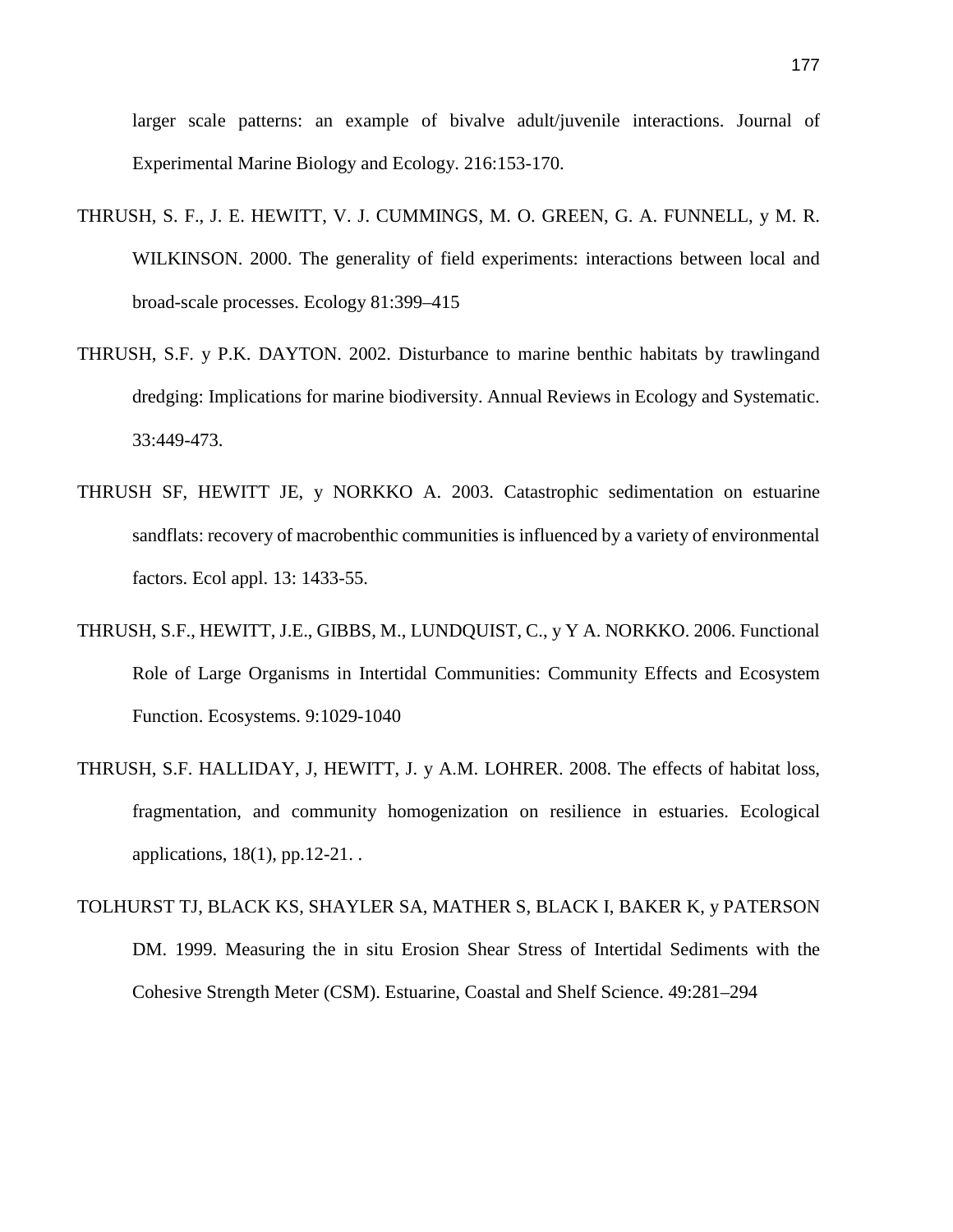- TOLHURST, T.J., RIETHMÜLLER, R., y PATTERSON, D.M. 2000. In situ versus laboratory analysis of sediment stability from intertidal mudfats. Continental Shelf Research. 20: 1317- 1334.
- TOLHURST, T.J., FRIEND, P.L., WATTS, C., WAKEFIELD, R., BLACK, K.S., y PATERSON, D.M. 2006. Effects of rain on the erosion threshold of intertidal cohesive sediments. Aquatic Ecology 40, 533–541
- TOLHURST, T., BLACK, K., y PATERSON, D. 2009. Muddy Sediment Erosion: Insights from Field Studies. J. Hydraul. Eng., 135(2), 73–87
- UNDERWOOD G.J.C., y PATERSON DM. 1993a. Seasonal changes in diatom biomass, sediment stability and biogenic stabilization in the Severn Estuary. J. Mar. Biol. Ass. UK., 73:871-887
- UNDERWOOD GJC, y PATERSON DM. 1993b. Recovery of intertidal benthic diatoms after biocide treatment and associated sediment dynamics J. Mar. Biol. Ass. UK., 73:25-45
- UNDERWOOD GJC, PATERSON DM, y PARKES RJ. 1995. The measurement of microbial carbohydrate exopolymers from intertidal sediments. Limnol Oceanogr 40:1243–1253
- UNDERWOOD G.J.C, y SMITH D.J. 1998. Predicting epipelic diatom exopolymer concentrations in intertidal sediments from sediment chlorophyll *a*. Microb Ecol 35:116–125
- VALDEMARSEN T, y KRISTENSEN E. 2005. Diffusion scale dependent change in anaerobic carbon and nitrogen mineralization: True effect or experimental artifact? Journal of Marine Research 63:645- 669
- VALIÑAS, M., IRIBARNE, O.O., y ACHA, M. 2010. Habitat use and feeding habits of juvenile fishes in an infrequently flooded Atlantic saltmarsh. Marine and Freshwater Research 61: 1154-1163.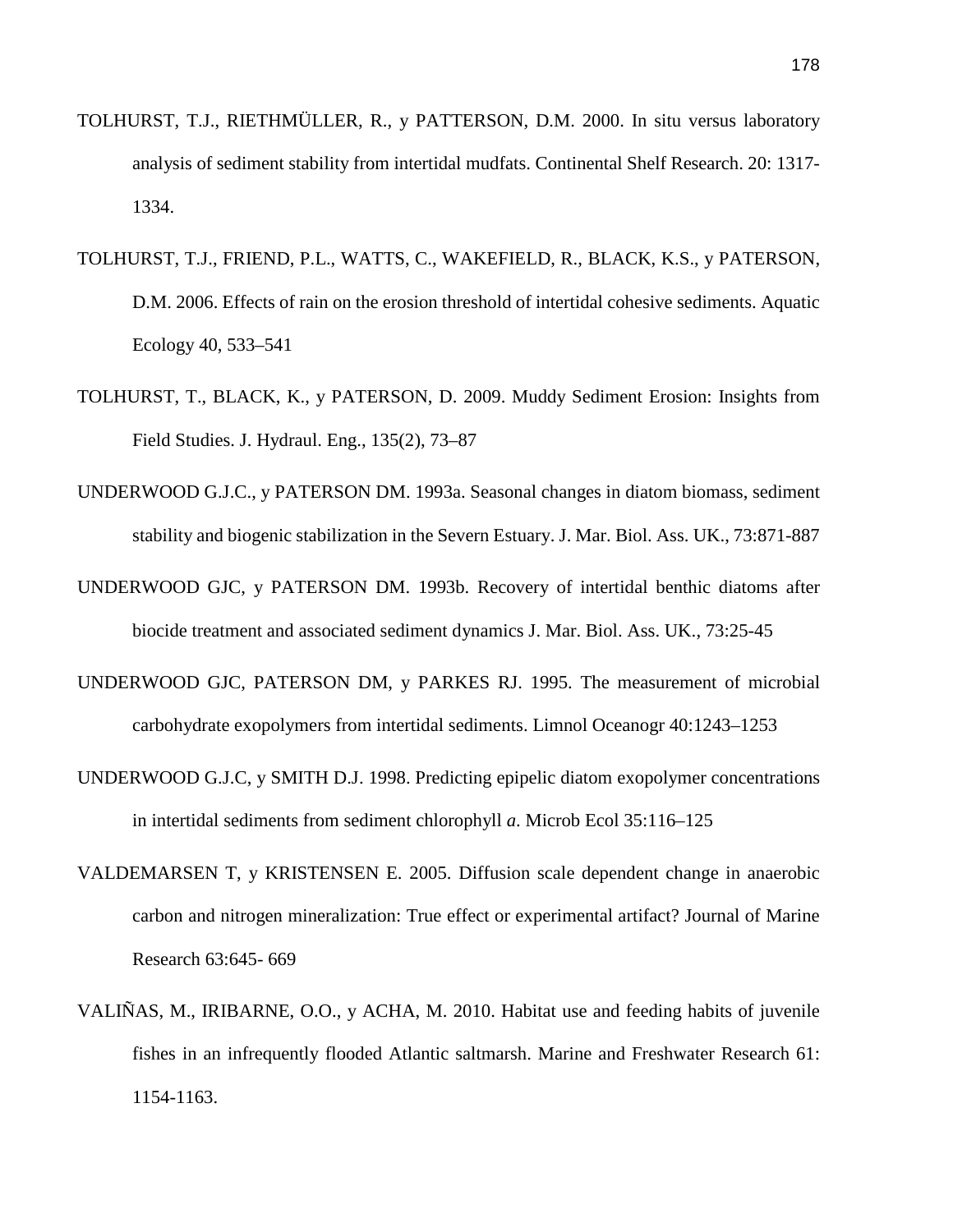- VALIÑAS, M.S., MOLINA, L.M, ADDINO, M., MONTEMAYOR, D., ACHA, E.M. y IRIBARNE, O. 2012. Biotic and abiotic factors affect SW Atlantic saltmarsh use by juvenile fishes. Journal of Sea Research. 68:49–56
- VANBLARICOM, G.R. 1982. Experimental analyses of structural regulation in a marine sand community exposed to oceanic swell. Ecol. Monogr. 52: 283-305
- VARZALY, A.M. 1978. Some features of low- speed flow over a rectangular cavity. Engineer thesis. Stanford Univ., CA. 189 pp.
- VILES HA. 1988. Biogeomorphology. Basil Blackwell, Oxford.
- VIRNSTEIN, R.W. 1977. The importance of predation by crabs and fishes on benthic infauna in Chesapeake Bay. Ecology. 58: 1199-1217.
- WALLBRIDGE, S., VOULGARIS, G., TOMLINSON, B.N., y COLLINS, M.B. 1999. Initial motion and pivoting characteristics of sand particles in uniform and heterogeneous beds: experiments and modeling. Sedimentology. 46:17–32
- WATLING, L. 1989. Small-scale features of marine sediments and their importance to depositfeeders. In: G. Lopez, G. Taghon y J. Levinton (eds.) Nutritional Ecology of Marine Deposit Feeders. Lecture Notes on Coastal and Estuarine Studies, Vol.31. pp. 269-290.
- WHEATCROFT, RA, VS STARCZAK y CA BUTMAN. 1998. The impact of population abundance on the deposit-feeding rate of a cosmopolitan polychaete worm. Limnology and Oceanography. 43: 1948-1953
- WEBB, J. E., D. J. DORJES, J. S. GRAY, R. R. HESSLER, TJ.H., VAN ANDEL, F., WERNER, T. WOLFF, J.J. ZIJLSTRA y D. C. RHOADS. 1976. Organism-sediment relationships, in The Benthic Boundary Layer, I. N. McCave, ed., Plenum Press, New York, 323 pp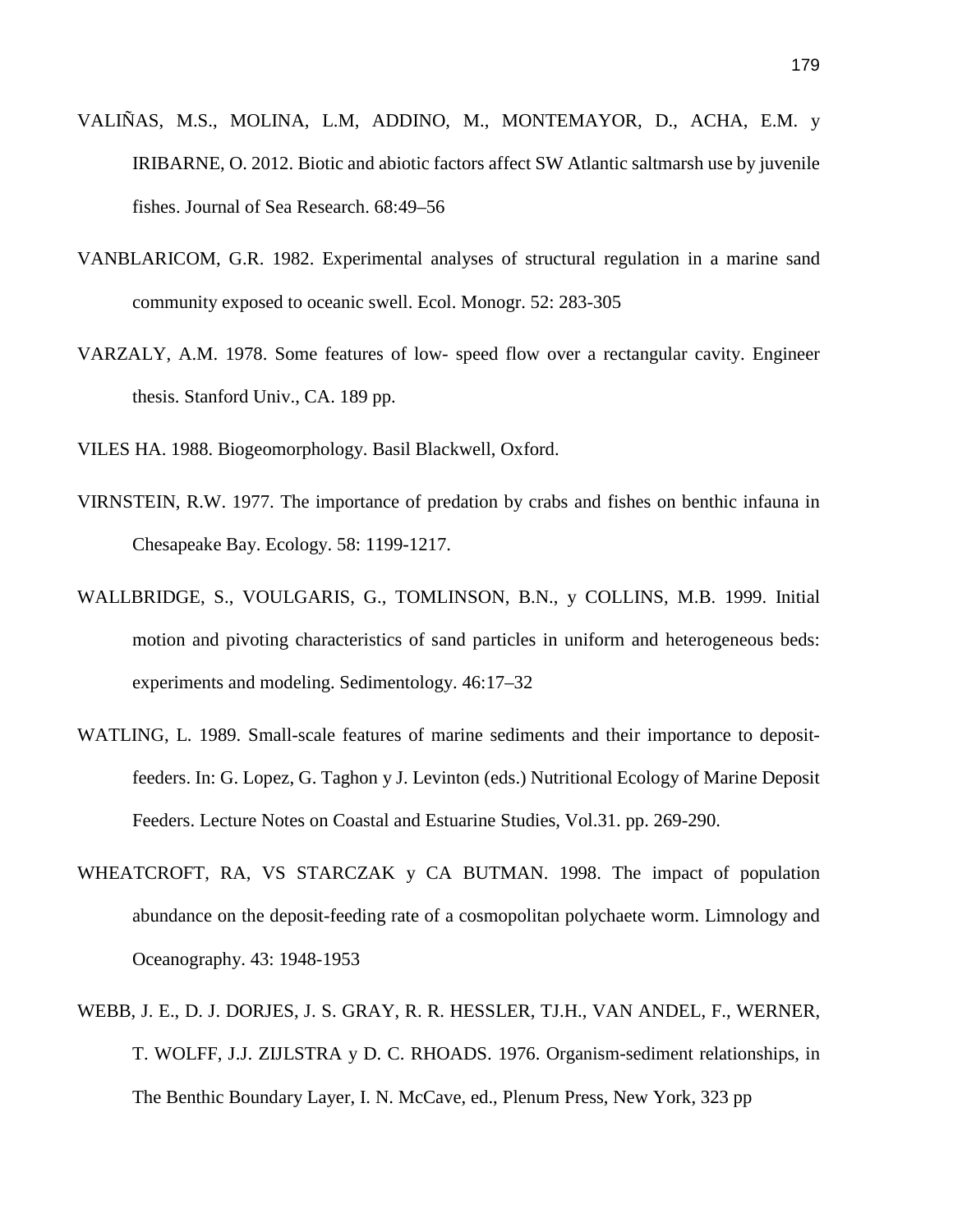- WIDDOWS, J., M.D. BRINSLEY, N. BOWLEY y C. BARRETT. 1998. A benthic annular flume for in situ measurement of suspension feeding/biodeposition rates and erosion potential of intertidal cohesive sediments. Estuarine Coastal and Shelf Science. 46: 27-38.
- WIDDOWS, J., BRINSLEY, M.D., SALKELD, P. N., y LUCAS, C. H. 2000a. Influence of biota on spatial and temporal variation in sediment erodability and material flux on a tidal flat (Westerschelde , The Netherlands). Marine Ecology Progress Series. 194:23-37.
- WIDDOWS, J., BROWN, S., BRINSLEY, M.D., SALKELD, P.N., y ELLIOTT, M. 2000b. Temporal changes in intertidal sediment erodability: in- fluence of biological and climatic factors. Continental Shelf Research. 20: 1275–1289.
- WIDDOWS, J. y BRINSLEY, M. 2002. Impact of biotic and abiotic processes on sediment dynamics and the consequences to the structure and functioning of the intertidal zone. Journal of Sea Research. 48:143-156.
- WIDDOWS, J., BRINSLEY, M.D., y POPE, N.D. 2009.Effectof *Nereis diversicolor* density on the erodability of estuarine sediment. Mar. Ecol. Prog.Ser. 378: 135–143.
- WILSON, W.H. 1991. Competition and predation in marine soft-sediment communities. Annual Reviews in Ecology and Systematics. 21:221-241.
- WILCOCK, P. R. 1993. Critical shear-stress of natural sediments. J. Hydr. Engrg., ASCE, 119(4), 491–505.
- WILLIAMSON, H.J. y OCKENDEN, M.C. 1996. ISIS: An instrument for measuring erosion shear stress *in situ*. Estuarine, Coastal and Shelf Science. 42: 1-18.
- WHITFIELD, M. 1969. Eh as an operational parameter in estuarine studies. Limnol. Oceanogr. 14: 547–558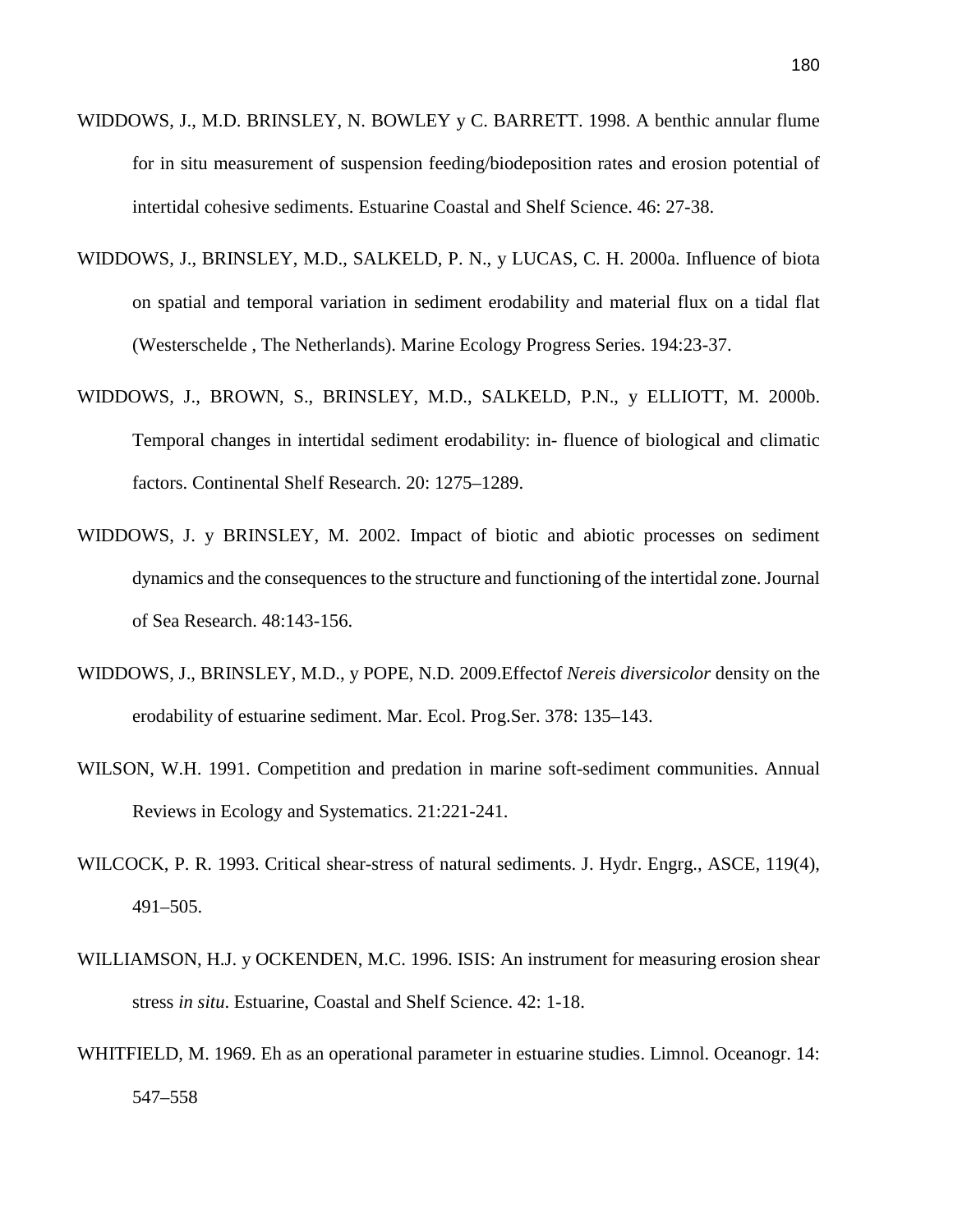- WOOD, R y WIDDOWS, J. 2002. A model of sediment transport over an intertidal transect, comparing the influences of biological and physical factors. Limnol Oceanogr 47: 848–855
- WOODIN, A. 1974. Polychaetes abundance patterns in a marine soft-sediment environment: the importance of biological interactions. Ecol. Monog. 44,171-187.
- WOODIN, A. 1976. Adult-larval interaction in dense infaunal assemblages: patterns of abundance. J. Mar. Res. 34, 25-41.
- YAGER P.L., NOWELL A.R.M. y JUMARS P.A. 1993. Enhanced deposition to pits: a local food source for benthos . J. Mar. Res. 51: 209-236
- YALLOP, M. L., DE WINDER, B., PATERSON D. M. y STAL, L. J. 1994. Comparative structure, primary production and biogenic stabili- zation of cohesive and non-cohesive marine sediments inhabited by microphytobenthos. Estuarine, Coastal and Shelf Science 39, 565– 582.
- YALLOP ML, PATERSON DM, y WELLSBURY P. 2000. Interrelationships between rates of microbial production, microbial biomass, and sediment stability in biofilms of intertidal sediments. Microb Ecol 39:116–127
- YAPP RH, D JOHNS y O.T JONES. 1917. The salt marshes of the Dovey Estuary. Part II. The salt marshes. Journal of Ecology 5: 65-103.
- YOUNG, R. A., y SOUTHARD, J. B. 1978. Erosion of fine-grained sediments: Sea- floor and laboratory experiments. Geol. Soc. Am. Bull. 89:663-72
- YSEBAERT, T., y HERMAN, P.M.J. 2002. Spatial and temporal variation in benthic macrofauna and relationships with environmental variables in an estuarine, intertidal soft-sediment environment. Mar. Ecol. Prog. Ser. 105–124.